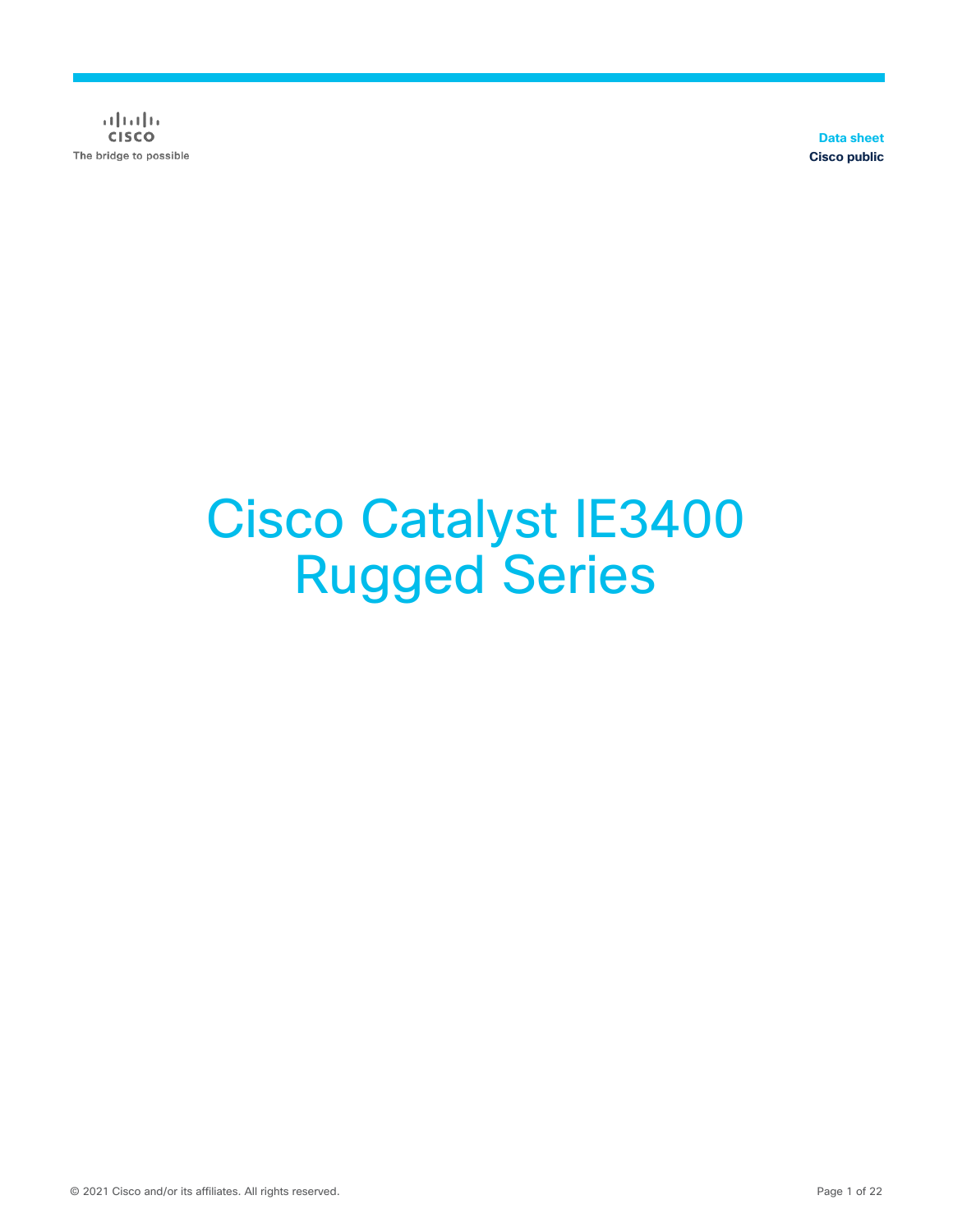## **Contents**

| <b>Product overview</b>            | 3  |
|------------------------------------|----|
| <b>Product specifications</b>      | 5  |
| <b>System dimensions</b>           | 8  |
| Ordering information               | 19 |
| Warranty                           | 20 |
| Cisco environmental sustainability | 21 |
| <b>Cisco Services</b>              | 21 |
| <b>Cisco Capital</b>               | 21 |
| <b>Document history</b>            | 22 |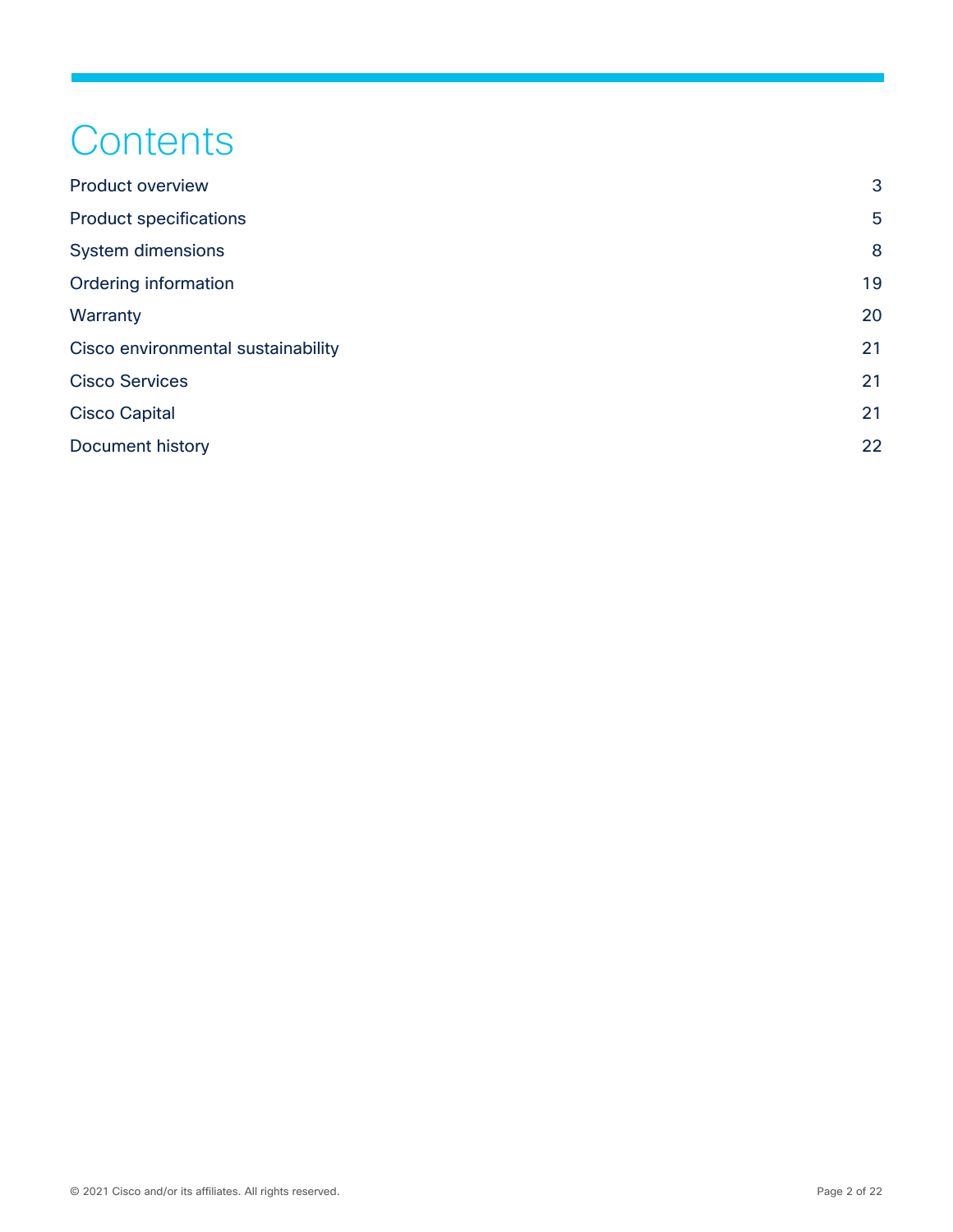The Cisco Catalyst<sup>®</sup> IE3400 Rugged Series ushers in mainstream adoption of advanced Gigabit Ethernet connectivity in a compact form-factor, modular switch purpose-built for a wide variety of extended enterprise and industrial applications.

### <span id="page-2-0"></span>Product overview

The Cisco Catalyst IE3400 Rugged Series switches deliver advanced, high-speed Gigabit Ethernet connectivity in a compact form factor, and are designed for a wide range of industrial applications where hardened products are required. The modular design of the Cisco Catalyst IE3400 Rugged Series offers the flexibility to expand up to 26 ports of Gigabit Ethernet with a range of expansion module options. The platform is built to withstand harsh environments in manufacturing, energy, transportation, mining, smart cities, and oil and gas. The IE3400 platform is also ideal for extended enterprise deployments in outdoor spaces, warehouses, and distribution centers.

The IE3400 Series runs Cisco IOS<sup>®</sup> XE, a next-generation operating system with built-in security and trust, featuring secure boot, image signing, and the Cisco<sup>®</sup> Trust anchor module. Cisco IOS XE also provides APIdriven configuration with open APIs and data models.

The Cisco Catalyst IE3400 Rugged Series can be managed with powerful management tools such as Cisco DNA Center and Industrial Network Director, and can be easily set up with a completely redesigned, userfriendly, modern GUI tool called WebUI. The platform also supports Full Flexible NetFlow (FNF) for real-time visibility into traffic patterns and threat analysis with Cisco Stealthwatch® .

The IE3400 series (with expansion module) supports power budget of up to 480W for PoE/PoE+, shared across 24 ports, and is ideal for connecting PoE-powered end devices such as IP cameras, phones, wireless access points, sensors, and more.





**Figure 1.**  Cisco Catalyst IE3400 Rugged Series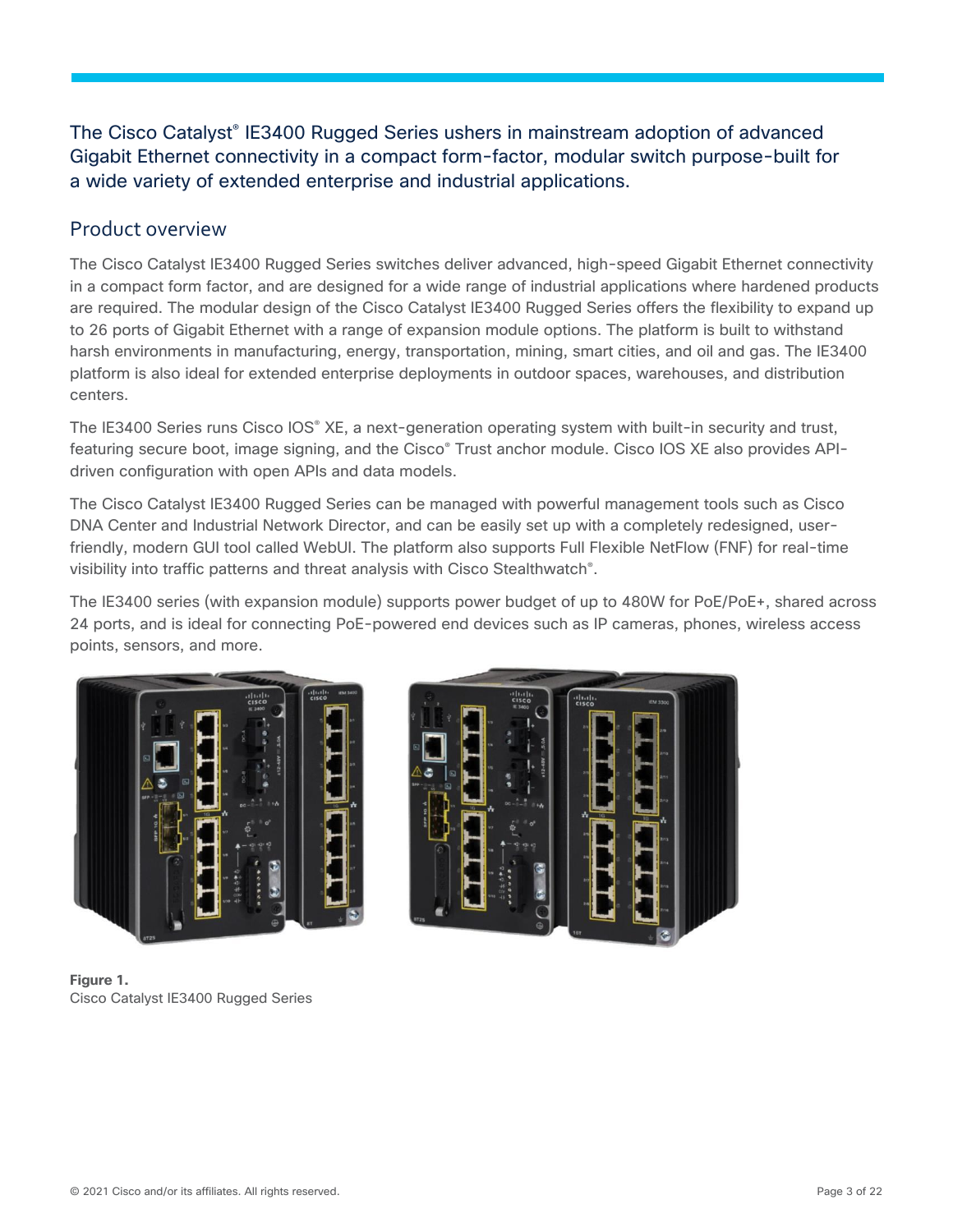## Features and benefits

Table 1. **IE3400 Features and benefits** 

| <b>Feature</b>                                              | <b>Benefit</b>                                                                                                                                                                                                                                                                                                                                                                                                                                                                                                                                                                                                                                                                                                                                                                  |
|-------------------------------------------------------------|---------------------------------------------------------------------------------------------------------------------------------------------------------------------------------------------------------------------------------------------------------------------------------------------------------------------------------------------------------------------------------------------------------------------------------------------------------------------------------------------------------------------------------------------------------------------------------------------------------------------------------------------------------------------------------------------------------------------------------------------------------------------------------|
| <b>Robust industrial design</b>                             | • Built for harsh environments and temperature ranges $(-40^{\circ} \text{C to } +75^{\circ} \text{C})$<br>• Fanless, convection-cooled with no moving parts for extended durability<br>• Hardened for vibration, shock and surge, and electrical noise immunity<br>• Complies with multi-industry specifications for automation, ITS, and substation environments<br>• Improves uptime, performance, and safety of industrial systems and equipment<br>• Covers a wide range of Power over Ethernet (PoE) application requirements<br>• Alarm I/O for monitoring and signaling to external equipment                                                                                                                                                                           |
| <b>Full Gigabit Ethernet</b><br><b>interfaces</b>           | • Provides secure access for new high-speed applications in the industrial space<br>• Packs up to 10 ports of GE - 2x1 Gigabit Small Form-Factor Pluggable (SFP) uplinks plus 8x1 Gigabit<br>Copper or PoE+ RJ45 downlinks in a small form-factor base system<br>• Expandable to 26 ports of GE by attaching one of 10 compatible modules (copper, fiber options)<br>• Connects high-speed wireless access points (802.11n, 802.11ac)<br>• Enables High-Definition (HD) IP cameras and Programmable Logic Controllers (PLC)<br>• Supports delay-sensitive applications and time-sensitive networks<br>• Delivers multiple rings and redundant ring topology for new network configurations<br>• Extends geographical scalability where longer-distance connectivity is required |
| High-density industrial<br><b>Power over Ethernet (PoE)</b> | • Supports up to 24 PoE/PoE+ ports or up to 8 PoE/PoE+ Ports and 4 "802.3bt type 4" Ports with the<br>2.5G expansion module [System Power budget - 480W]<br>• Controls costs by limiting wiring, distribution panels, and circuit breakers<br>• Reduces equipment needs, thus requiring less space and reducing heat dissipation<br>· Enables ready-to-use PoE devices, such as IP phones, cameras, and wireless access points                                                                                                                                                                                                                                                                                                                                                  |
| <b>User-friendly WEB-based</b><br>UI (WebUI)                | • Allows for easy configuration and monitoring<br>• Eliminates the need for more complex terminal emulation programs<br>• Reduces the cost of deployment                                                                                                                                                                                                                                                                                                                                                                                                                                                                                                                                                                                                                        |
| SwapDrive zero-<br>configuration<br>replacement             | • True zero-configuration and simple switch replacement in case of a failure<br>• No networking expertise required<br>• Helps ensure fast recovery                                                                                                                                                                                                                                                                                                                                                                                                                                                                                                                                                                                                                              |
| <b>Full Flexible NetFlow (FNF)</b>                          | • Provides enhanced flow and threat visibility<br>• Enables optimization of the network infrastructure, reduces operation costs, and improves capacity<br>planning and security incident detection                                                                                                                                                                                                                                                                                                                                                                                                                                                                                                                                                                              |
| <b>Advanced Data plane</b><br>features                      | • Parallel redundancy protocol $(PRP)^1$<br>• Advanced Security with SGT/SGACL                                                                                                                                                                                                                                                                                                                                                                                                                                                                                                                                                                                                                                                                                                  |

<sup>1</sup> Parallel Redundancy Protocol (PRP) is available on IE3400 base switch on select ports only (Gig1/1 - Gig1/4). Single instance of PRP is supported.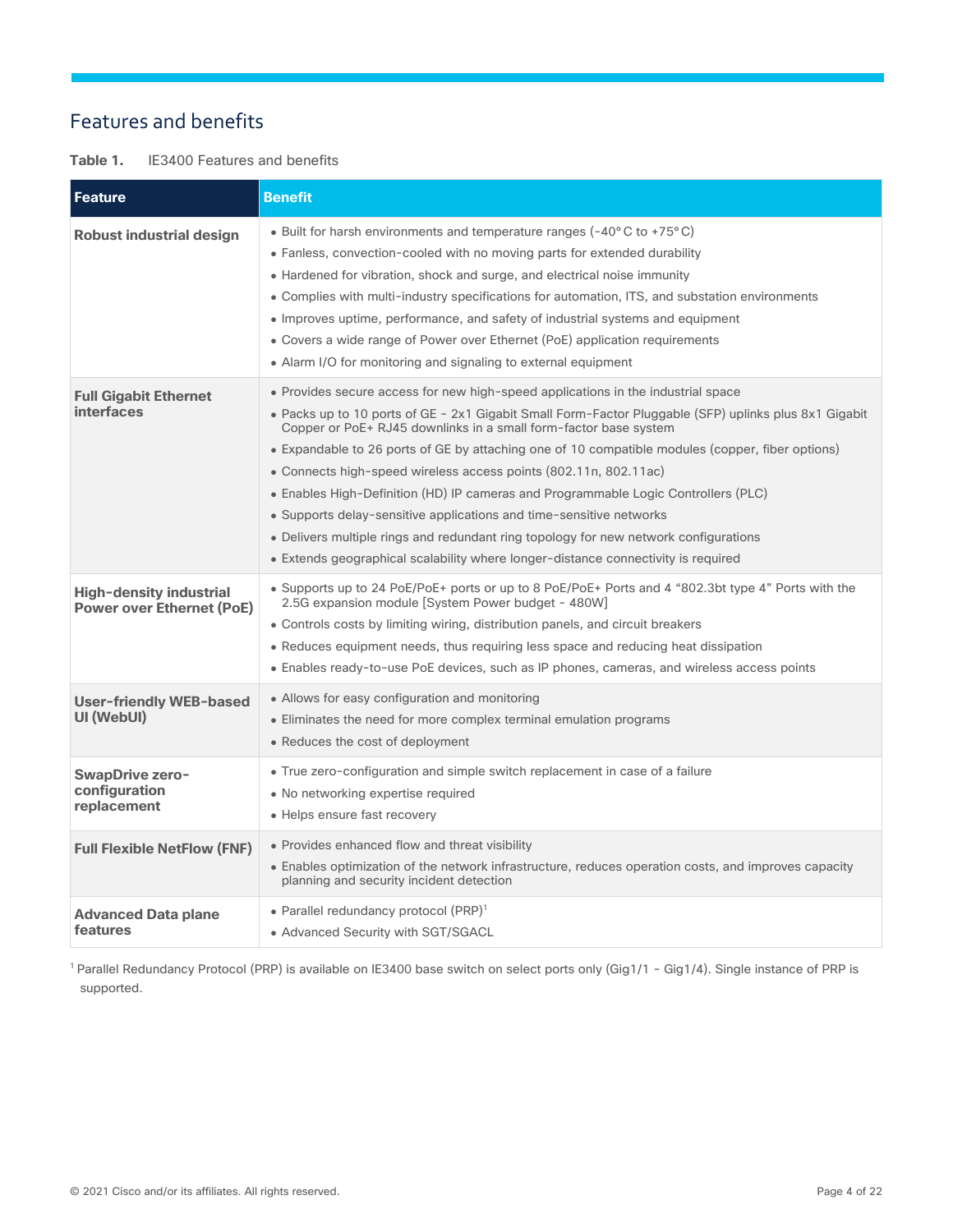## Products overview

<span id="page-4-1"></span>**Table 2.** Product feature sets

| <b>Product family</b> | Platforms supported | <b>Cisco IOS Software images (feature sets) supported</b>        |
|-----------------------|---------------------|------------------------------------------------------------------|
| <b>IE3000</b>         | <b>IE3400</b>       | Network Essentials <sup>1</sup> , Network Advantage <sup>1</sup> |

<sup>1</sup> The Hardware PID with "-E" suffix is Network Essentials and with "-A" suffix is Network Advantage. Network Advantage License includes all Network Essentials Features.

## <span id="page-4-0"></span>Product specifications

Table 3 highlights the hardware configuration for Cisco Catalyst IE3400 Rugged Series switches and the supported modules with these switches.

<span id="page-4-2"></span>

| Table 3. | IE3400 Hardware configurations (incl. IE3400 and IE3300 modules) |  |  |  |
|----------|------------------------------------------------------------------|--|--|--|

| Product number* | <b>Total</b><br>ports | 10/100/1000<br><b>RJ45 Copper</b><br>ports | 100/1000<br><b>SFP</b><br>ports | 1GE/2.5G RJ45<br><b>Copper ports</b> | <b>Software license</b><br>(Default)** | PoE/<br>PoE (+) budget                                                                        |
|-----------------|-----------------------|--------------------------------------------|---------------------------------|--------------------------------------|----------------------------------------|-----------------------------------------------------------------------------------------------|
| IE-3400-8T2S-E  | 10                    | 8                                          | $\overline{2}$                  | N.A.                                 | <b>Network</b><br><b>Essentials</b>    | N.A.                                                                                          |
| IE-3400-8T2S-A  | 10                    | 8                                          | $\overline{2}$                  | N.A.                                 | <b>Network</b><br>Advantage            | N.A.                                                                                          |
| IE-3400-8P2S-E  | 10                    | 8                                          | $\overline{2}$                  | N.A.                                 | <b>Network</b><br><b>Essentials</b>    | 240W (base), 480W<br>(with expansion<br>module)                                               |
| IE-3400-8P2S-A  | 10                    | 8                                          | $\overline{2}$                  | N.A.                                 | <b>Network</b><br>Advantage            | 240W (base), 480W<br>(with expansion<br>module)                                               |
| IEM-3400-8T=    | 8                     | 8                                          | N.A.                            | N.A.                                 | N.A.                                   | N.A.                                                                                          |
| IEM-3400-8S=    | 8                     | N.A.                                       | 8                               | N.A.                                 | N.A.                                   | N.A.                                                                                          |
| $IEM-3400-8P=$  | 8                     | 8                                          | N.A.                            | N.A.                                 | N.A.                                   | Supported with<br>IE3400 PoE base<br>modules only to<br>provide a total PoE<br>budget of 480W |
| $IEM-3300-8P=$  | 8                     | 8                                          | N.A.                            | N.A.                                 | N.A.                                   | Supported with<br>IE3400 PoE base<br>modules to provide a<br>total PoE budget of<br>480W      |
| IEM-3300-16P=   | 16                    | 16                                         | N.A.                            | N.A.                                 | N.A.                                   | Supported IE3400<br>PoE base modules to<br>provide a total PoE<br>budget of 480W              |
| IEM-3300-8S=    | 8                     | N.A.                                       | 8                               | N.A.                                 | N.A.                                   | N.A.                                                                                          |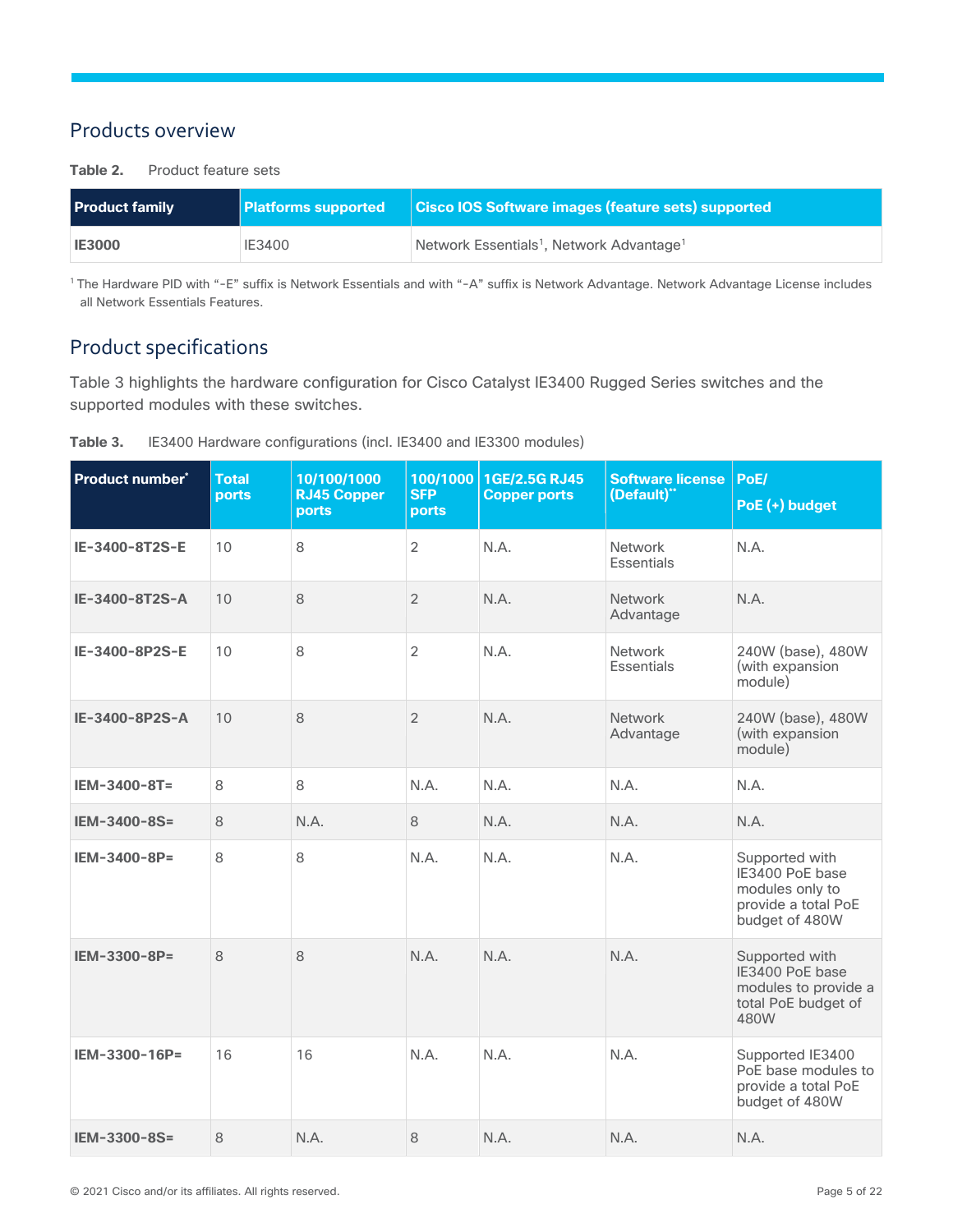| Product number* | <b>Total</b><br>ports | 10/100/1000<br><b>RJ45 Copper</b><br><b>ports</b> | 100/1000<br><b>SFP</b><br>ports | 1GE/2.5G RJ45<br><b>Copper ports</b> | Software license   PoE/<br>(Default)"* | PoE (+) budget                                                                   |
|-----------------|-----------------------|---------------------------------------------------|---------------------------------|--------------------------------------|----------------------------------------|----------------------------------------------------------------------------------|
| $IEM-3300-8T=$  | 8                     | 8                                                 | N.A.                            | N.A.                                 | N.A.                                   | N.A.                                                                             |
| $IEM-3300-16T=$ | 16                    | 16                                                | N.A.                            | N.A.                                 | N.A.                                   | N.A.                                                                             |
| IEM-3300-6T2S=  | 8                     | 6                                                 | 2                               | N.A.                                 | N.A.                                   | N.A.                                                                             |
| IEM-3300-14T2S= | 16                    | 14                                                | $\overline{2}$                  | N.A.                                 | N.A.                                   | N.A.                                                                             |
| IEM-3300-4MU=   | 4                     | N.A.                                              | N.A.                            | 4                                    | N.A.                                   | Supported IE3400<br>PoE base modules to<br>provide a total PoE<br>budget of 480W |

\* PoE modules can only be plugged with PoE base switch. IE3300 expansion modules can also be plugged with IE3400 base switch. However, this combination prevents support for advanced security feature such as SGT/SGACL on the IE3400 base switch.

\*\* Network Advantage License includes all Network Essentials features.

<span id="page-5-0"></span>Table 4 highlights the hardware specifications for Cisco Catalyst IE3400 Rugged Series switches.

| Table 4. |  |  | <b>IE3400 hardware Specifications</b> |
|----------|--|--|---------------------------------------|
|----------|--|--|---------------------------------------|

| <b>Hardware specifications</b> | Cisco IE-3400-8T2S-E / -A               | Cisco IE-3400-8P2S-E / -A                      |
|--------------------------------|-----------------------------------------|------------------------------------------------|
| PoE power budget               | Not applicable                          | 480W <sup>1</sup> (including expansion module) |
| Removable storage              | $USB2,3$ , SD card <sup>2</sup>         | $USB2,3$ , SD card <sup>2</sup>                |
| <b>Alarms</b>                  | 2 alarms in, 1 alarm out                | 2 alarms in, 1 alarm out                       |
| <b>Console ports</b>           | 1 RS-232 (via RJ-45), 1 USB Mini Type B | 1 RS-232 (via RJ-45), 1 USB Mini Type B        |
| <b>Power inputs</b>            | Dual DC power input                     | Dual DC power input                            |

<sup>1</sup> In order to achieve 480W power budget, the minimum power requirements as specified in Table 8 for the switch need to be considered when selecting the power supply.

<sup>2</sup>The USB and SD card are optional and are not shipped by default with the switch.

<sup>3</sup> USB 2.0 to load system images and set configurations



IEM-3300-8T= IEM-3300-8P= IEM-3300-8S= IEM-3300-6T2S= IEM-3300-14T2S= IEM-3300-16T= IEM-3300-16P= IEM-3400-8T= IEM-3400-8P= IEM-3400-8S=

**Figure 2.**  Expansion modules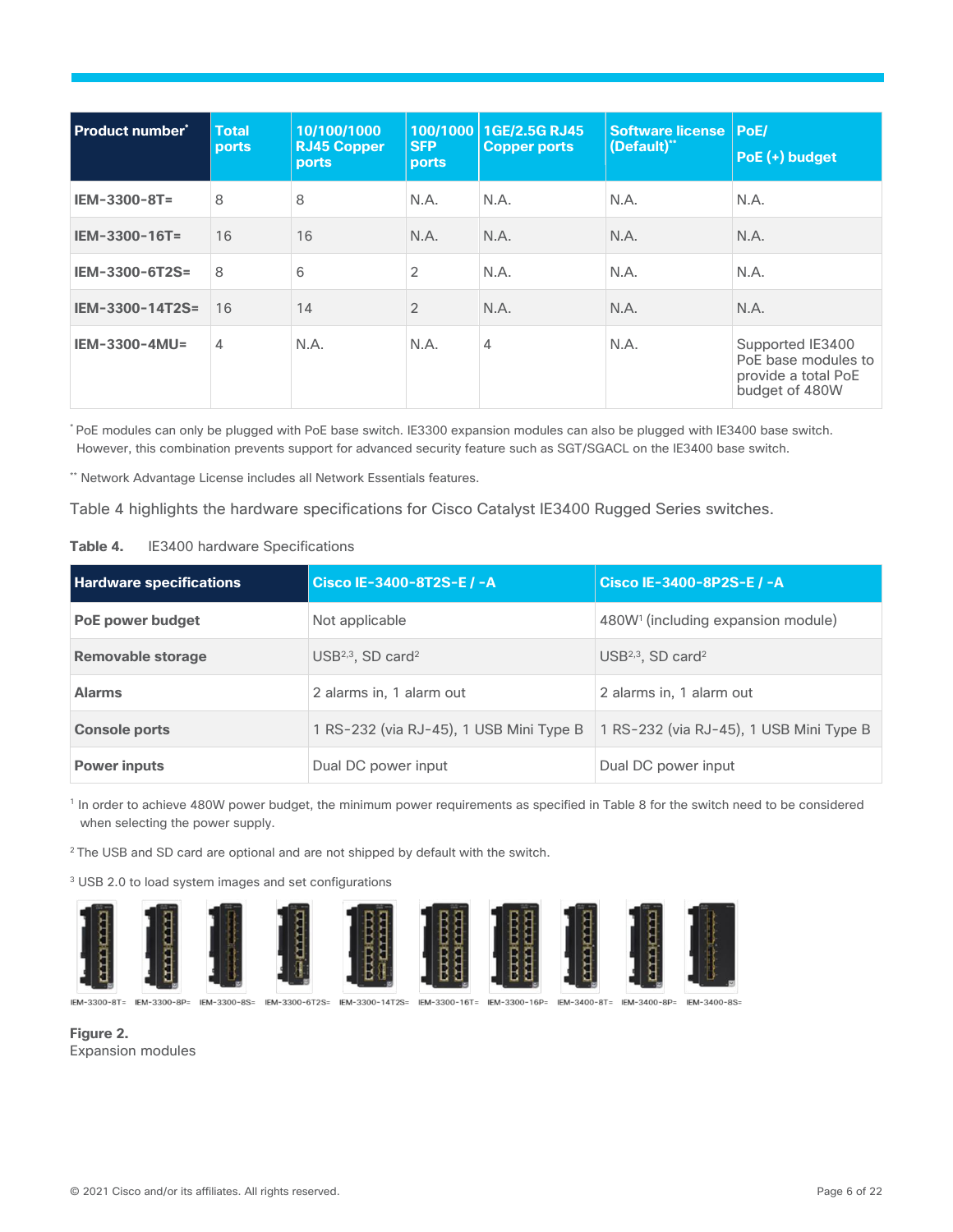Table 5 highlights the hardware configuration for Cisco Catalyst IE3400 Rugged Series modules.

| <b>Product ID</b> | <b>Total ports</b><br>on<br>expansion<br>module | <b>Copper</b><br>(RJ45)  | PoE/PoE+                 | <b>SFP</b>               | <b>Copper (RJ45)</b><br>1GE/2.5G (with up<br>to 802.3bt type 4<br>PoE) | <b>Total system ports (including</b><br>expansion module) |
|-------------------|-------------------------------------------------|--------------------------|--------------------------|--------------------------|------------------------------------------------------------------------|-----------------------------------------------------------|
| IEM-3400-8T=      | 8                                               | 8                        |                          | $\overline{\phantom{a}}$ |                                                                        | 18                                                        |
| IEM-3400-8S=      | $\,8\,$                                         | $\qquad \qquad -$        |                          | $\,8\,$                  | $\qquad \qquad -$                                                      | 18                                                        |
| $IEM-3400-8P=$    | 8                                               | $\overline{\phantom{a}}$ | 8                        | $\overline{\phantom{a}}$ | $\overline{\phantom{0}}$                                               | 18                                                        |
| IEM-3300-8P=      | 8                                               | $\overline{\phantom{0}}$ | 8                        | $\overline{\phantom{a}}$ |                                                                        | 18                                                        |
| IEM-3300-16P=     | 16                                              | $\overline{\phantom{a}}$ | 16                       | $\overline{\phantom{a}}$ | $\overline{\phantom{0}}$                                               | 26                                                        |
| IEM-3300-8S=      | 8                                               | $\qquad \qquad -$        | $\overline{\phantom{a}}$ | 8                        |                                                                        | 18                                                        |
| IEM-3300-8T=      | 8                                               | 8                        |                          | $\overline{\phantom{a}}$ | $\overline{\phantom{0}}$                                               | 18                                                        |
| IEM-3300-16T=     | 16                                              | 16                       |                          | $\overline{\phantom{a}}$ | $\overline{\phantom{0}}$                                               | 26                                                        |
| IEM-3300-6T2S=    | 8                                               | 6                        | $\overline{\phantom{a}}$ | $\overline{2}$           | $\overline{\phantom{0}}$                                               | 18                                                        |
| IEM-3300-14T2S=   | 16                                              | 14                       |                          | $\overline{2}$           | $\overline{\phantom{0}}$                                               | 26                                                        |
| $IEM-3300-4MU=1$  | $\overline{4}$                                  | $\overline{\phantom{0}}$ | $\overline{\phantom{a}}$ | $\overline{\phantom{a}}$ | 4                                                                      | 14                                                        |

**Table 5.** Hardware configuration for Cisco Catalyst IE3300 and IE3400 Rugged Series modules

<sup>1</sup> Please refer to the conditions for using IEEE 802.3bt type 4 standard power in the Hardware Installation Guide

Table 6 highlights the physical configuration for Cisco Catalyst IE3400 Rugged Series switches and modules.

<span id="page-6-0"></span>

| Table 6. |  | IE3400 physical configurations |
|----------|--|--------------------------------|
|          |  |                                |

| <b>Product ID</b>  | Dimensions (H x W x D)                                       | <b>Weight</b>         | <b>Mounting</b> |
|--------------------|--------------------------------------------------------------|-----------------------|-----------------|
| IE-3400-8T2S-E     | 6 in. X 3.6 in. X 5.3 in.<br>15.2 cm, x 9.1 cm, x 13.5 cm    | $3.8$ lbs<br>1.7 Kg   | DIN rail        |
| IE-3400-8T2S-A     | 6 in. X 3.6 in. X 5.3 in.<br>15.2 cm. x 9.1 cm. x 13.5 cm    | $3.8$ lbs<br>1.7 Kg   | DIN rail        |
| IE-3400-8P2S-E     | 6 in. X 4.4 in. X 5.3 in.<br>15.2 cm, x 11.2 cm, x 13.5cm    | $5.0$ lbs<br>$2.3$ Kg | DIN rail        |
| IE-3400-8P2S-A     | 6 in. X 4.4 in. X 5.3 in.<br>15.2 cm. x 11.2 cm. x 13.5 cm   | $5.0$ lbs<br>$2.3$ Kg | DIN rail        |
| <b>IEM-3300-8T</b> | 6 in. $X$ 2.6 in. $X$ 5.3 in.<br>15.2 cm, x 6.6 cm, x 13.5cm | $2.0$ lbs<br>$0.9$ Kg | DIN rail        |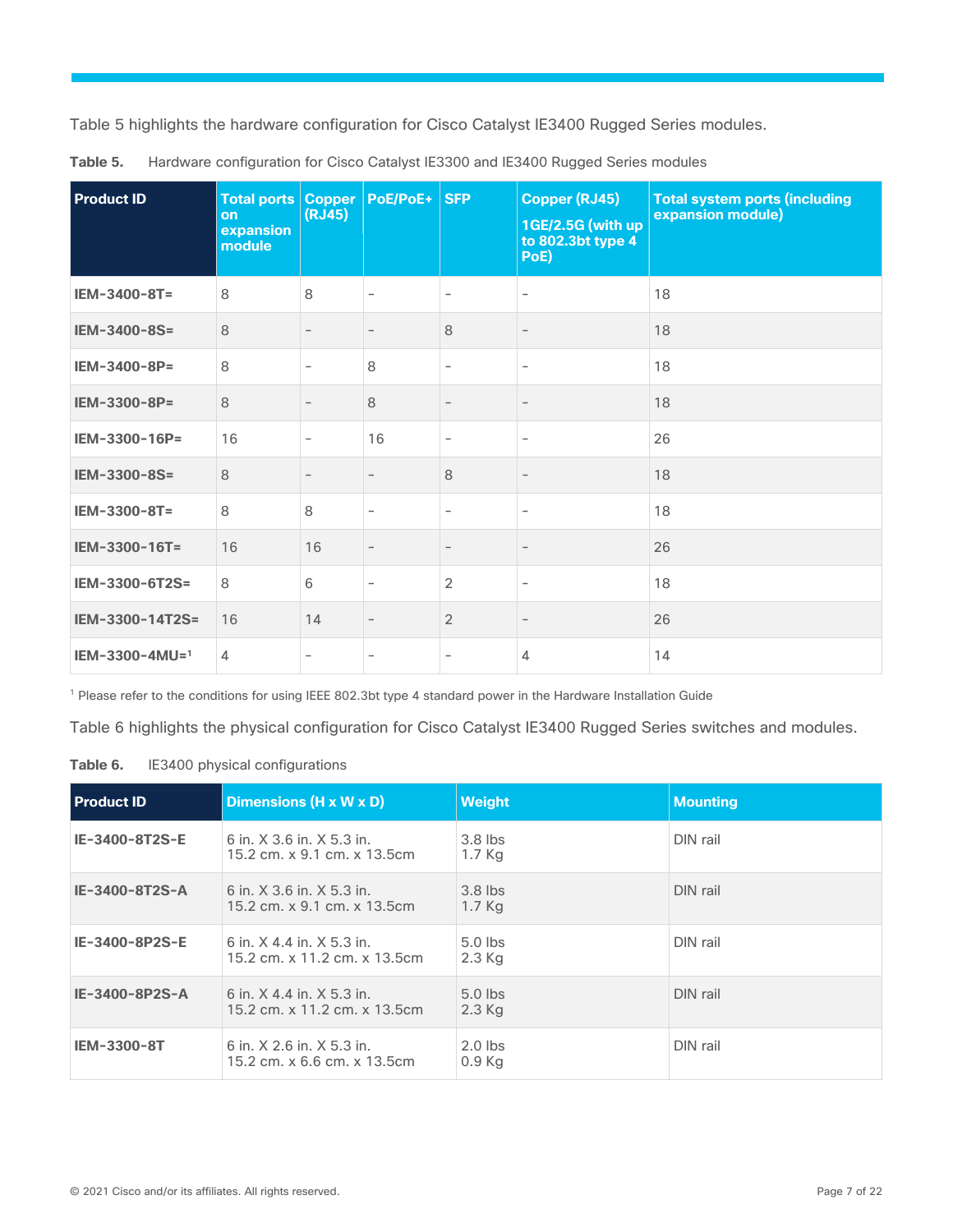| <b>Product ID</b> | Dimensions (H x W x D)                                    | <b>Weight</b>         | <b>Mounting</b> |
|-------------------|-----------------------------------------------------------|-----------------------|-----------------|
| IEM-3300-8S=      | 6 in. X 2.6 in. X 5.3 in.<br>15.2 cm. x 6.6 cm. x 13.5cm  | $2.0$ lbs<br>$0.9$ Kg | DIN rail        |
| $IEM-3300-16T=$   | 6 in. X 3.6 in. X 5.3 in.<br>15.2 cm. x 9.1 cm. x 13.5 cm | $2.7$ lbs<br>1.2 Kg   | DIN rail        |
| IEM-3300-6T2S=    | 6 in. X 2.6 in. X 5.3 in.<br>15.2 cm. x 6.6 cm. x 13.5 cm | $2.0$ lbs<br>$0.9$ Kg | DIN rail        |
| IEM-3300-14T2S=   | 6 in. X 3.6 in. X 5.3 in.<br>15.2 cm. x 9.1 cm. x 13.5 cm | $2.7$ lbs<br>$1.2$ Kg | DIN rail        |
| $IEM-3300-8P=$    | 6 in. X 2.6 in. X 5.3 in.<br>15.2 cm. x 6.6 cm. x 13.5 cm | $2.0$ lbs<br>$0.9$ Kg | DIN rail        |
| $IEM-3300-16P=$   | 6 in. X 3.6 in. X 5.3 in.<br>15.2 cm. x 9.1 cm. x 13.5cm  | $2.7$ lbs<br>1.2 Kg   | DIN rail        |
| IEM-3400-8T=      | 6 in. X 2.6 in. X 5.3 in.<br>15.2 cm. x 6.6 cm. x 13.5 cm | $2.0$ lbs<br>$0.9$ Kg | DIN rail        |
| IEM-3400-8S=      | 6 in. X 3.6 in. X 5.3 in.<br>15.2 cm. x 9.1 cm. x 13.5cm  | $3.6$ lbs<br>1.6 Kg   | DIN rail        |
| $IEM-3400-8P=$    | 6 in. X 2.6 in. X 5.3 in.<br>15.2 cm. x 6.6 cm. x 13.5 cm | $2.0$ lbs<br>$0.9$ Kg | DIN rail        |
| $IEM-3300-4MU=$   | 6 in. X 3.6 in. X 5.3 in.<br>15.2 cm. x 9.1 cm. x 13.5 cm | $3.0$ lbs<br>1.4 Kg   | DIN rail        |

## <span id="page-7-0"></span>System dimensions

#### **Front view <IE3400 Non-PoE>**







With Double Wide Module

With No modules

With Single Wide Module

© 2021 Cisco and/or its affiliates. All rights reserved. Page 8 of 22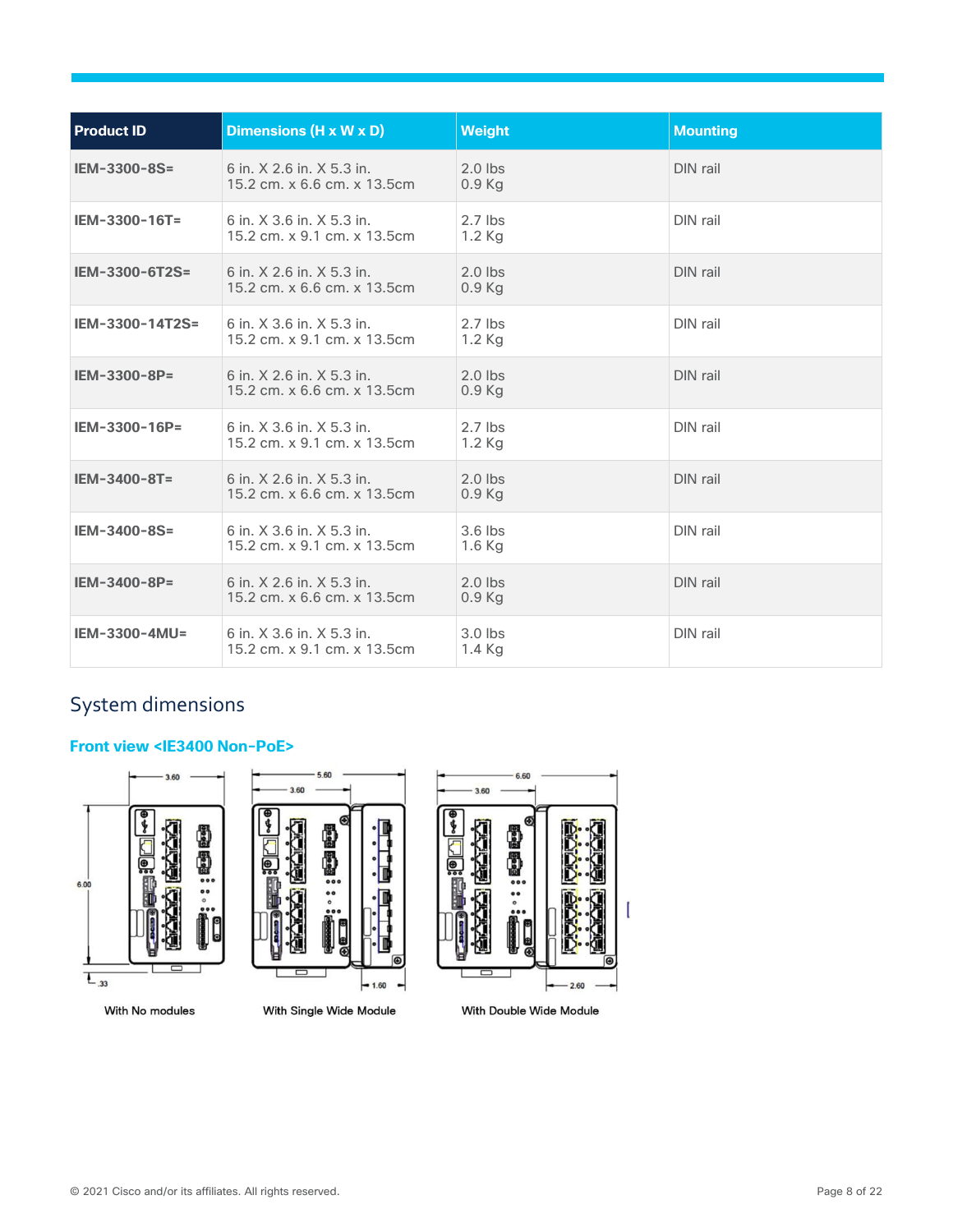#### **Front View <IE3400 PoE>**





With Double Wide Expansion Chassis

With Single Wide Expansion Chassis



1.60





**Single wide expansion modules add 2 inches to the system width effectively.**

**Double wide expansion modules add 3 inches to the system width effectively.**

#### **Top view**



Table 7 highlights the performance and scalability features for Cisco Catalyst IE3400 Rugged Series switches.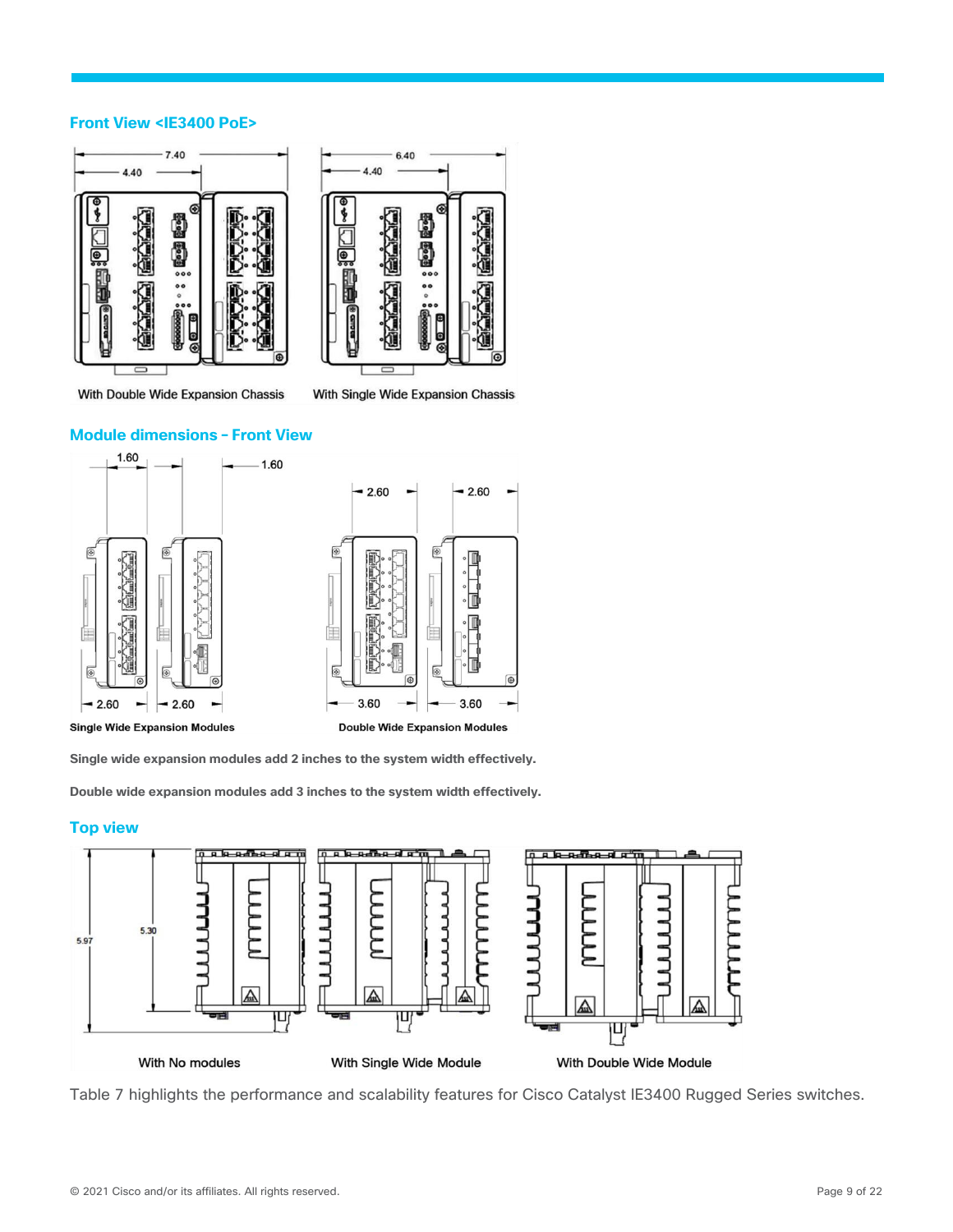#### **Table 7.** IE3400 performance and scalability features

| Features                                                                    | Cisco IE-3400-8T2S-E/-A                      | Cisco IE-3400-8P2S-E/-A                      |
|-----------------------------------------------------------------------------|----------------------------------------------|----------------------------------------------|
| <b>Forwarding rate</b>                                                      | Line rate for all ports and all packet sizes | Line rate for all ports and all packet sizes |
| <b>Number of queues</b>                                                     | 8                                            | 8                                            |
| <b>Unicast MAC addresses</b>                                                | 8K                                           | 8K                                           |
| <b>Internet Group Management</b><br><b>Protocol (IGMP multicast groups)</b> | 1K                                           | 1K                                           |
| <b>No. of VLANs</b>                                                         | 256                                          | 256                                          |
| IPv4 Indirect routes <sup>1</sup>                                           | 2000                                         | 2000                                         |
| IPv6 Indirect routes <sup>1</sup>                                           | 512                                          | 512                                          |
| <b>Spanning Tree Protocol (STP)</b><br><b>instances</b>                     | 128                                          | 128                                          |
| <b>Access Control Entries</b><br>(PACL/VACL/RACL)                           | 3K                                           | 3K                                           |
| <b>DRAM</b>                                                                 | 4 GB                                         | 4 GB                                         |
| <b>Flash [User Accessible]</b>                                              | $1.5$ GB                                     | $1.5$ GB                                     |
| SD card capacity <sup>2</sup>                                               | 4 GB                                         | 4 GB                                         |
| <b>Jumbo Frames</b>                                                         | 2000 bytes                                   | 2000 bytes                                   |

<sup>1</sup> Supported with -A SKUs or -E SKUs (with Network Advantage license).

<sup>2</sup>The SD card is optional and is not shipped by default with the switch.

Table 8 highlights the power specifications for Cisco Catalyst IE3400 Rugged Series switches.

#### <span id="page-9-0"></span>**Table 8.** IE3400 power specifications

|                                | Cisco IE-3400-8T2S-E/-A                  | Cisco IE-3400-8P2S-E/-A                                                                                 |
|--------------------------------|------------------------------------------|---------------------------------------------------------------------------------------------------------|
| Input voltage range            | Redundant DC input voltage: 9.6 to 60VDC | Redundant DC input voltage: 9.6 to 60VDC<br>48VDC is required for PoE and 54VDC is<br>required for PoE+ |
| Input current                  | 6.3A                                     | 10.6A                                                                                                   |
| Power consumption <sup>1</sup> | 36W                                      | 47W                                                                                                     |

<sup>1</sup> Power consumption for non PoE supported model is measured at 12V and for the PoE supported model is measured at 54V. Power consumption does not include PoE power.

Table 9 highlights the power specifications for supported expansion modules in Cisco Catalyst IE3400 Rugged Series switches.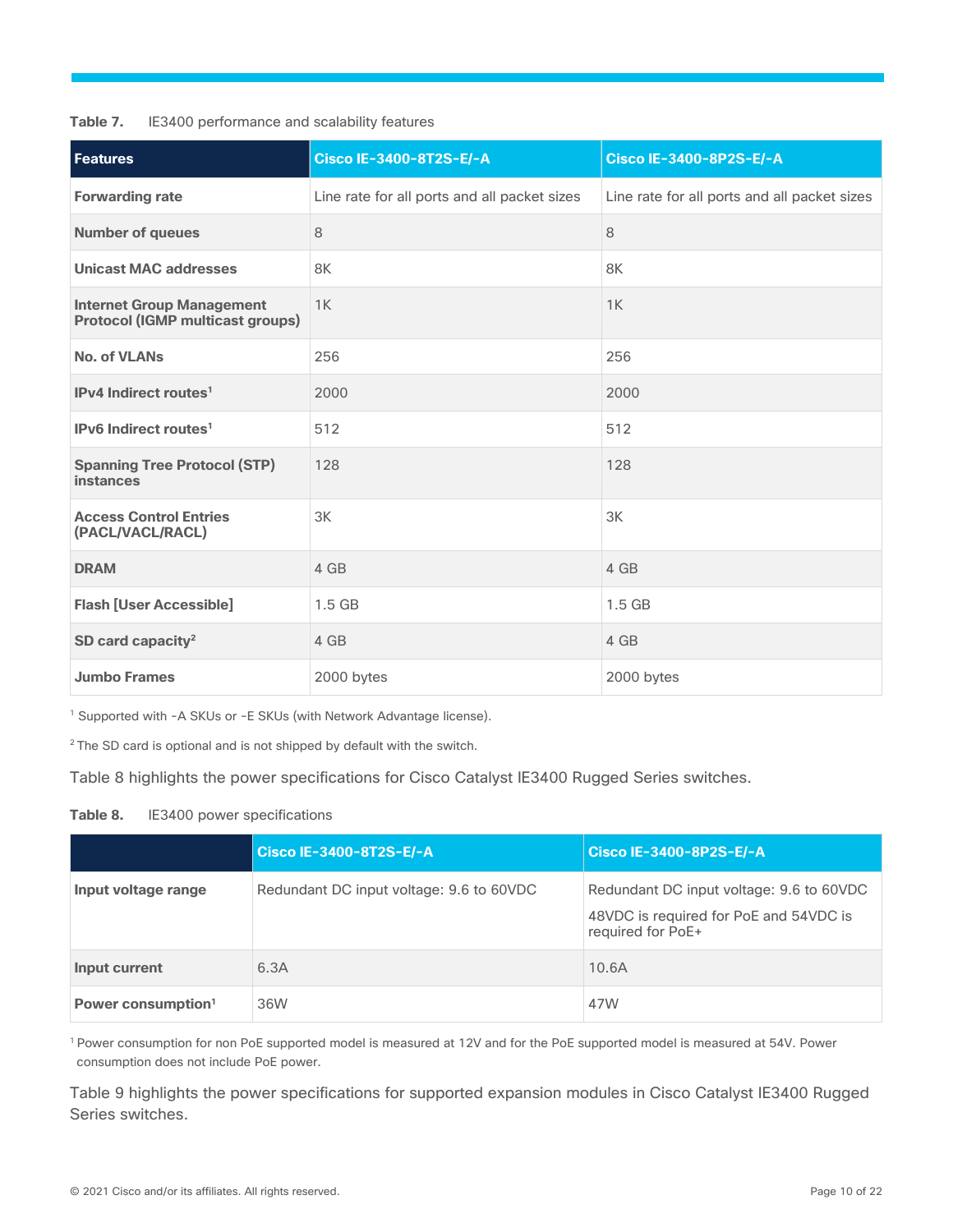<span id="page-10-1"></span>**Table 9.** IEM3300/IEM3400 expansion modules power consumption

| <b>Product ID</b> | <b>Power Consumption<sup>1</sup></b> |
|-------------------|--------------------------------------|
| IEM-3300-8T=      | 6W                                   |
| IEM-3300-8S=      | <b>19W</b>                           |
| IEM-3300-16T=     | <b>12W</b>                           |
| IEM-3300-6T2S=    | 9W                                   |
| IEM-3300-14T2S=   | <b>16W</b>                           |
| IEM-3300-8P=      | 14W                                  |
| IEM-3300-16P=     | 21W                                  |
| IEM-3400-8T=      | <b>12W</b>                           |
| IEM-3400-8S=      | 27W                                  |
| IEM-3400-8P=      | <b>20W</b>                           |
| IEM-3300-4MU=     | <b>20W</b>                           |

<sup>1</sup> Power consumption for non PoE supported model is measured at 12V and for the PoE supported model is measured at 54V. Power consumption does not include PoE power.

Table 10 highlights the power supply options for Cisco Catalyst IE3400 Rugged Series switches.

| <b>Product ID</b>        | <b>Wattage</b> | <b>Rated nominal input operating range</b>                | PoE/PoE+ support <sup>1</sup> | <b>More Details</b>                      |  |
|--------------------------|----------------|-----------------------------------------------------------|-------------------------------|------------------------------------------|--|
| <b>PWR-IE50W-AC=</b>     | 50W            | AC 100-240V/1.25A 50-60Hz<br>or<br>DC 125-250V/1.25A      | <b>No</b>                     |                                          |  |
| <b>PWR-IE50W-AC-IEC=</b> | 50W            | AC 90-264V                                                | <b>No</b>                     |                                          |  |
| $PWR-IE50W-AC-L=2$       | 50W            | AC 100-240V/1.0A 50-60Hz                                  | <b>No</b>                     |                                          |  |
| <b>PWR-IE65W-PC-AC=</b>  | 65W            | AC 100-240V/1.4A 50-60Hz<br><b>or</b><br>DC 125-250V/1.0A | Yes                           | <b>Click here</b> for<br>more details on |  |
| PWR-IE65W-PC-DC=         | 65W            | DC 24-48VDC/4.5A                                          | Yes                           | these DIN Rail<br>power supplies         |  |
| <b>PWR-IE170W-PC-AC=</b> | 170W           | AC 100-240V/2.3A 50-60Hz<br>or<br>DC 125-250V/2.1A        | Yes                           |                                          |  |
| <b>PWR-IE170W-PC-DC=</b> | 170W           | DC 12-54VDC/23A                                           | Yes                           |                                          |  |
| $PWR-IE240W-PCAC-L=2$    | 240W           | AC 100-240V/2.5A 50-60Hz                                  | Yes                           |                                          |  |
| $PWR-IE480W-PCAC-L=2$    | 480W           | AC 100-240V/5.0A 50-60Hz                                  | Yes                           |                                          |  |

#### <span id="page-10-2"></span><span id="page-10-0"></span>**Table 10.** Power supply options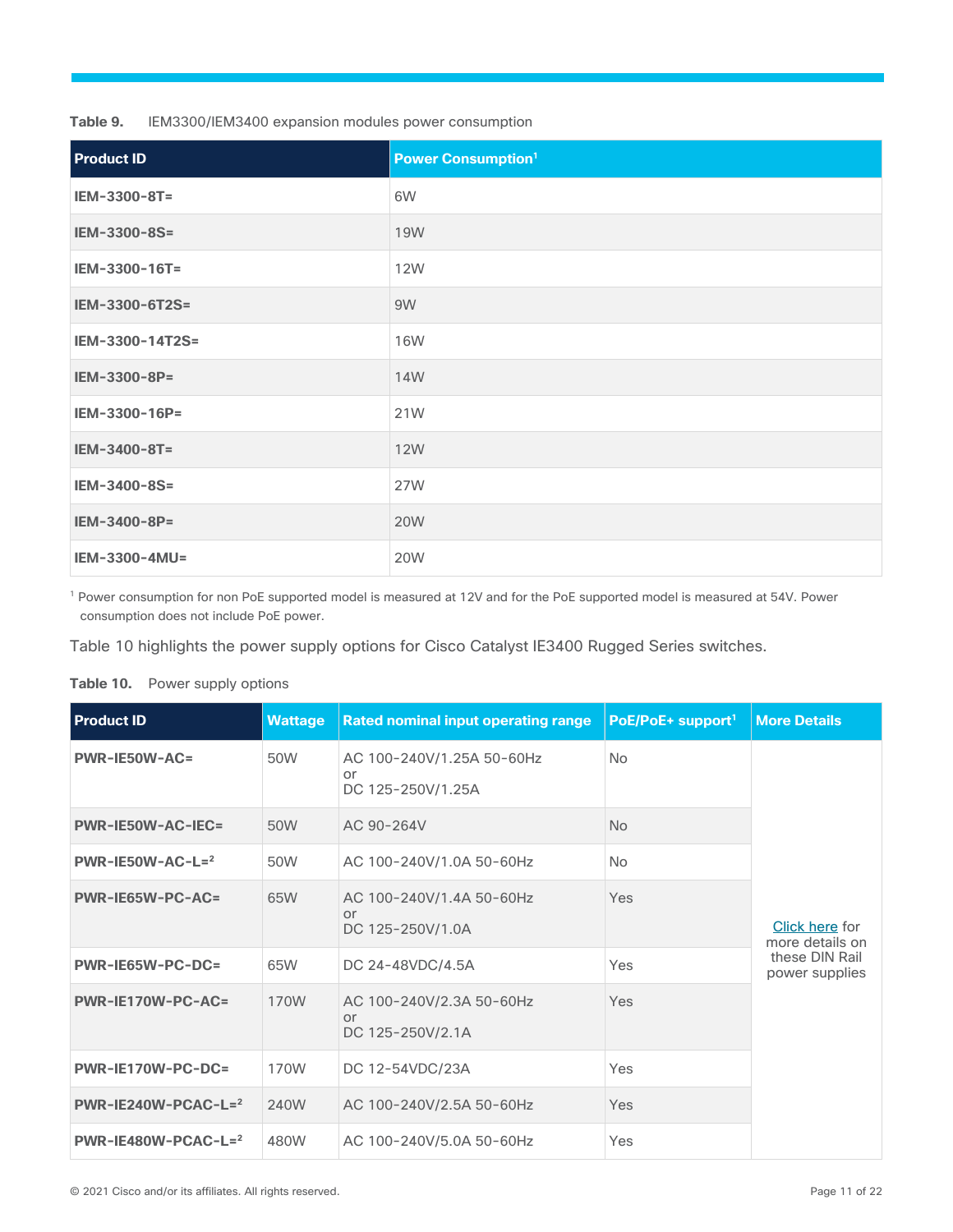<sup>1</sup> The entire power budget for the switch and PoE ports must stay within the power supply wattage.

<sup>2</sup> The power supplies are not certified for smart grid and hazardous locations. These power supplies are IP20 rated.

Table 11 and 12 highlights the supported software features for Cisco Catalyst IE3400 Rugged Series switches.

<span id="page-11-0"></span>

|  | Table 11. Key supported software features (Network Essentials License) |  |  |  |  |  |
|--|------------------------------------------------------------------------|--|--|--|--|--|
|--|------------------------------------------------------------------------|--|--|--|--|--|

| <b>Network Essentials</b><br><b>License (Perpetual)</b> | <b>Features</b>                                                                                                                                                                                                                                                                                                                                                                                                                                                        |
|---------------------------------------------------------|------------------------------------------------------------------------------------------------------------------------------------------------------------------------------------------------------------------------------------------------------------------------------------------------------------------------------------------------------------------------------------------------------------------------------------------------------------------------|
| <b>Layer 2 switching</b>                                | IEEE 802.1, 802.3 standard, NTP, UDLD, CDP, LLDP, unicast MAC filter, PaGP, LACP VTPv2,<br>VTPv3, EtherChannel, Q-in-Q tunneling, voice VLAN, PVST+, MSTP, and RSTP                                                                                                                                                                                                                                                                                                    |
| <b>Multicast</b>                                        | IGMPv1, v2, v3 snooping, IGMP filtering, IGMP querier                                                                                                                                                                                                                                                                                                                                                                                                                  |
| <b>Management</b>                                       | WebUI, MIB, SmartPort, SNMP, syslog, DHCP server, SPAN session, RSPAN, FSPAN,<br>Express setup, NETCONF, RESTCONF                                                                                                                                                                                                                                                                                                                                                      |
| <b>Security</b>                                         | Port security, 802.1x, Dynamic Host Configuration Protocol (DHCP) snooping, dynamic ARP<br>inspection, IP source guard, guest VLAN, MAC authentication bypass, 802.1x multidomain<br>authentication, storm control - unicast, multicast, broadcast, SCP, SSH, SNMPv3, TACACS+,<br>RADIUS server/client, MAC address notification, BPDU guard, Access<br>Lists(PACL/RACL/VACL), SUDI 2099 (Secure Unique Device identifier), Full Flexible NetFlow<br>(FNF), MACsec-128 |
| <b>Quality of Service (QoS)</b>                         | Ingress policing, rate limit, egress queuing/shaping, auto QoS                                                                                                                                                                                                                                                                                                                                                                                                         |
| IPv6                                                    | IPv6 host support, SNMP over IPv6, HTTP/HTTP(s) over IPv6, SNMP over IPv6, Syslog over<br>IPv6, DHCPv6 relay source, DHCPv6 bulk lease query (RFC 5460), IPv6 stateless Auto<br>Config, SCP/SSH, Radius, TACACS+, NTP over IPv6, IPv6 VRF aware BGPv6, IPV6 ND cache<br>expire, IPv6 support for TFTP, IPv6 DNS transport, IPv6 QoS, IPv6 FHS RA Guard, IPv6 FHS<br>DHCPv6 Guard                                                                                       |
| <b>Layer 3 routing</b>                                  | Inter-VLAN routing, Static routing                                                                                                                                                                                                                                                                                                                                                                                                                                     |
| <b>Industrial Ethernet</b>                              | CIP Ethernet/IP, <sup>3</sup> IEEE 1588 PTP v2 (default and power), PROFINET                                                                                                                                                                                                                                                                                                                                                                                           |
| <b>Redundancy</b>                                       | Resilient Ethernet Protocol (REP) ring, PROFINET-Multi Ring Protocol (MRP), REP Negotiated,<br>Fast REP, Parallel redundancy protocol (PRP) <sup>2</sup> , PTP over PRP                                                                                                                                                                                                                                                                                                |
| <b>Utility</b>                                          | Dying gasp, SCADA protocol classification - GOOSE messaging, MODBUS TCP/IP                                                                                                                                                                                                                                                                                                                                                                                             |
| <b>Automation</b>                                       | YANG, NETCONF, RESTCONF                                                                                                                                                                                                                                                                                                                                                                                                                                                |
| <b>Industrial Management</b>                            | Layer 2 switching with 1:1 switch Network Address Translation (L2NAT) <sup>1</sup>                                                                                                                                                                                                                                                                                                                                                                                     |
| IOx                                                     | Container (Native docker)                                                                                                                                                                                                                                                                                                                                                                                                                                              |

<sup>1</sup> Supported on Uplink ports

<sup>2</sup> Parallel Redundancy Protocol (PRP) is available on IE3400 base switch on select ports only (Gig1/1 - Gig1/4). Single instance of PRP is supported.

3 IEM-3300-4MU expansion module does not support PTP.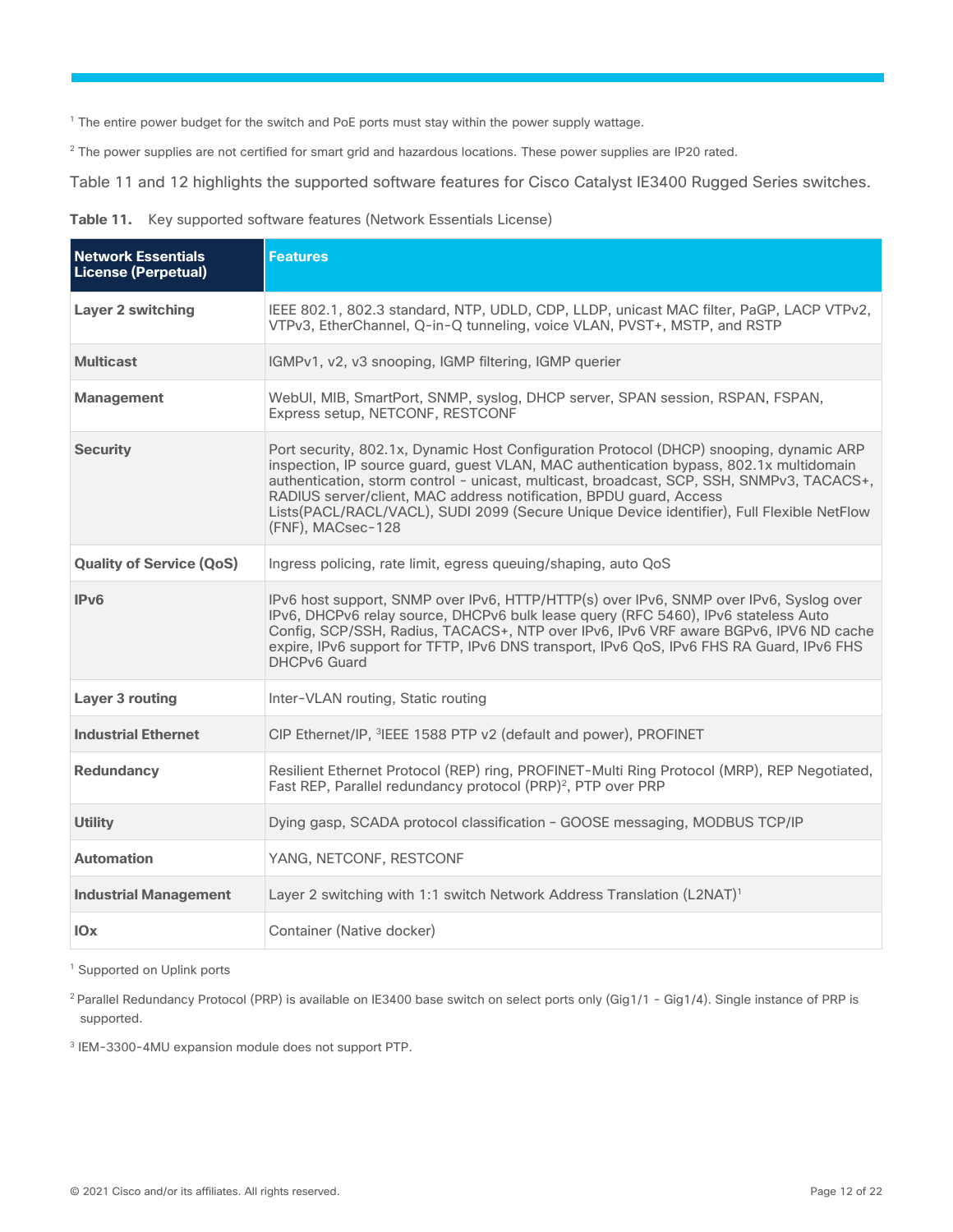#### <span id="page-12-1"></span>**Table 12.** Key supported software features (Network Advantage License)\*

| <b>Network Advantage</b><br>License (Perpetual) | <b>Features</b>                                                                                                                                              |
|-------------------------------------------------|--------------------------------------------------------------------------------------------------------------------------------------------------------------|
| <b>IP routing Protocols</b>                     | OSPF (v4 and v6), BGP (v4 and v6), ISIS (v4 and v6), RIP (v1 and v2), EIGRP (v4 and v6),<br>Policy based routing (PBR), VRRP (v4 and v6), HSRP (v4 and v6)   |
| <b>Virtualization</b>                           | Vrf-lite                                                                                                                                                     |
| <b>Security</b>                                 | MACsec-256, SGT/SGACL <sup>1</sup>                                                                                                                           |
| <b>IP Multicast</b>                             | PIM sparse mode (PIM-SM), PIM dense mode (PIM-DM), and PIM sparse-dense mode,<br>MSDP, Multicast routing BSR (IPv4/IPv6), Auto RP (IPv4), Embedded RP (IPv6) |

\* Network Advantage License includes all Network Essentials features.

<sup>1</sup> SGT/SGACL is supported on IE3400 base switch and only on IEM-3400 expansion modules.

Table 13 highlights the details on Cisco DNA Essentials and Cisco DNA Advantage License for Cisco Catalyst IE3400 Rugged Series switches.

<span id="page-12-0"></span>

|  |  | Table 13. Cisco IE3400 Cisco DNA Essentials and Cisco DNA Advantage license |  |  |
|--|--|-----------------------------------------------------------------------------|--|--|
|--|--|-----------------------------------------------------------------------------|--|--|

| l Feature                                | <b>Description</b>                                                                      | <b>Cisco DNA Essentials</b> | <b>Cisco DNA Advantage</b> |
|------------------------------------------|-----------------------------------------------------------------------------------------|-----------------------------|----------------------------|
| <b>Cisco DNA Center</b>                  | Discovery, Topology, Inventory, software<br>image management                            | Yes                         | Yes                        |
| <b>Visibility</b>                        | Cisco DNA assurance, Device 360                                                         | <b>Yes</b>                  | <b>Yes</b>                 |
| Day-zero network bring-<br>up automation | Cisco Network Plug-and-Play application   Yes                                           |                             | <b>Yes</b>                 |
| Software-defined<br><b>Access</b>        | Policy based automation, IE3400 can<br>function as an SD-Access Policy<br>extended node | N.A.                        | <b>Yes</b>                 |

Cisco DNA licenses for Industrial Ethernet switches are add-on/optional and not mandatory, and need to be purchased separately. These do not include Network Tier features. Network Advantage License is a mandatory requirement on the Switch for DNA Advantage License.

Table 14 highlights the compliance specifications for Cisco Catalyst IE3400 Rugged Series switches.

<span id="page-12-2"></span>Table 14. Compliance specifications<sup>1</sup>

| <b>Specifications</b>                                 |                                                                                                                     |
|-------------------------------------------------------|---------------------------------------------------------------------------------------------------------------------|
| <b>Industrial Automation</b><br><b>Control System</b> | IEC 62443-4-1<br>IEC 62443-4-2                                                                                      |
| <b>Electromagnetic emissions</b>                      | FCC 47 CFR Part 15 subpart B Class A<br>EN 55032/CISPR 32 Class A<br><b>VCCI Class A</b><br>AS/NZS CISPR 32 Class A |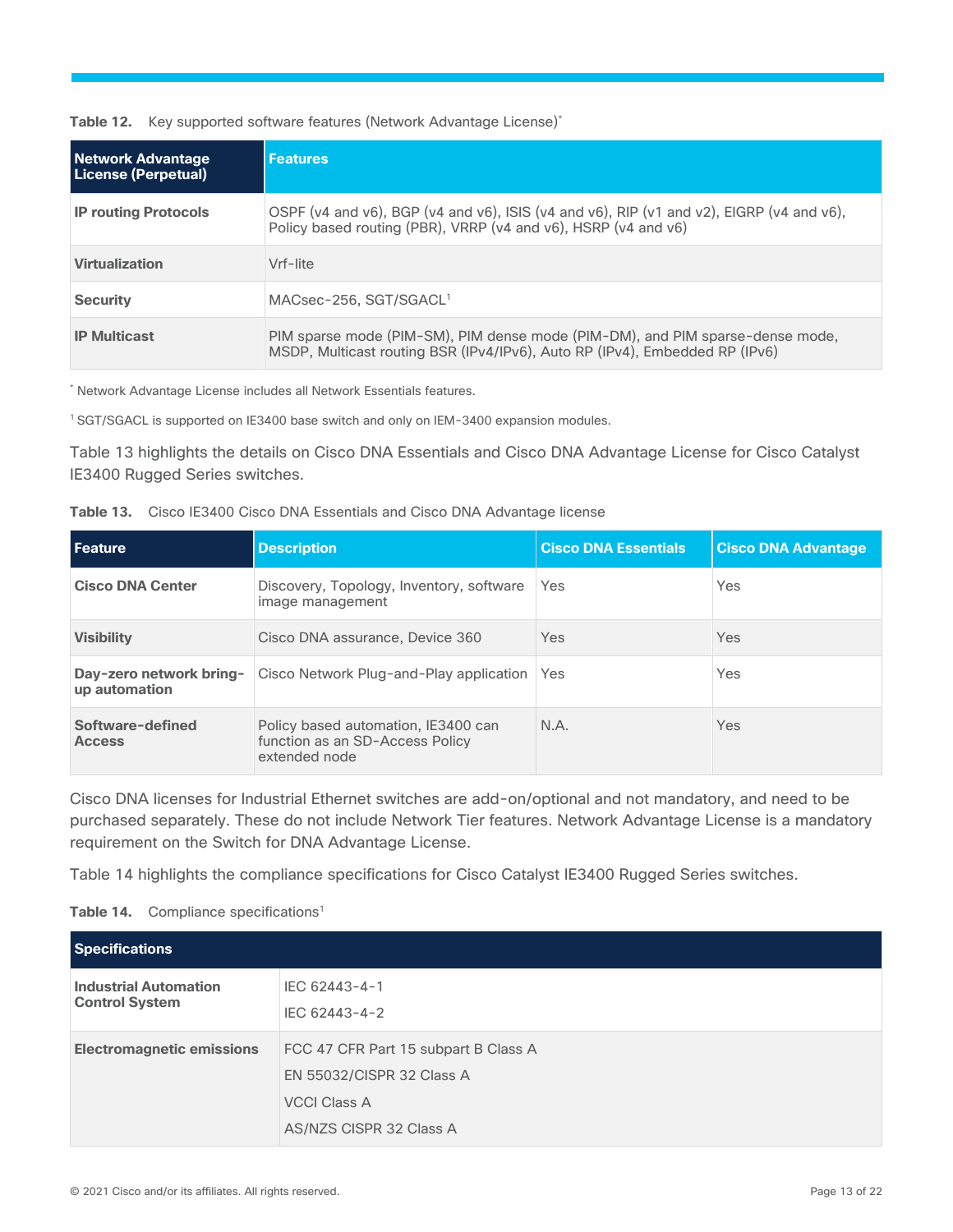| <b>Specifications</b>           |                                                                                                                                                                                                                                                                                                                                                                                                                                                                                                                                                                                                                                                                 |
|---------------------------------|-----------------------------------------------------------------------------------------------------------------------------------------------------------------------------------------------------------------------------------------------------------------------------------------------------------------------------------------------------------------------------------------------------------------------------------------------------------------------------------------------------------------------------------------------------------------------------------------------------------------------------------------------------------------|
|                                 | CISPR 11 Class A<br>ICES 003 Class A<br><b>CNS 13438 Class A</b><br>KN 32 Class A<br>EN 300 386                                                                                                                                                                                                                                                                                                                                                                                                                                                                                                                                                                 |
| <b>Electromagnetic immunity</b> | CISPR 24<br>EN 55024<br><b>KN 35</b><br>EN 61000-4-2 Electro Static Discharge (air - 15kV, contact - 8kV)<br>EN 61000-4-3 Radiated RF (10V/m UTP, 20V/m STP)<br>EN 61000-4-4 Electromagnetic Fast Transients (4kV)<br>EN 61000-4-5 Surge (2KV/1KV Power, 4KV STP)<br>EN 61000-4-6 Conducted RF (10Vrms UTP)<br>EN 61000-4-8 Power Frequency Magnetic Field (1000A/m)<br>EN 61000-4-10 Damped Oscillatory Magnetic Field (100 A/m)<br>EN 61000-4-16 Conducted CM Disturbances (30V, Cont/ 300V, 1 sec)<br>EN 61000-4-17 Ripple Immunity DC Power (10%)<br>EN 61000-4-18 Damped Oscillatory Wave (2.5kV, 1MHz)<br>EN-61000-4-29 DC Voltage Dips and Interruptions |
| <b>Industry standards</b>       | EN 61000-6-2 Industrial Immunity<br>EN 61000-6-4 Industrial Emissions<br>EN 61000-6-1 Light Industrial Immunity<br>EN 61326-1 Measurement, Control and Laboratory Equipment<br>IEEE 1613 Electric Power Stations Communications Networking<br>EN/IEC 61850 -3 Electric Substations Communications Networking<br>EN50121-4 Railway - Signaling and Telecommunications Apparatus<br><b>ODVA Industrial EtherNet/IP</b><br><b>NEMA TS 2-2016</b><br><b>IP30</b>                                                                                                                                                                                                    |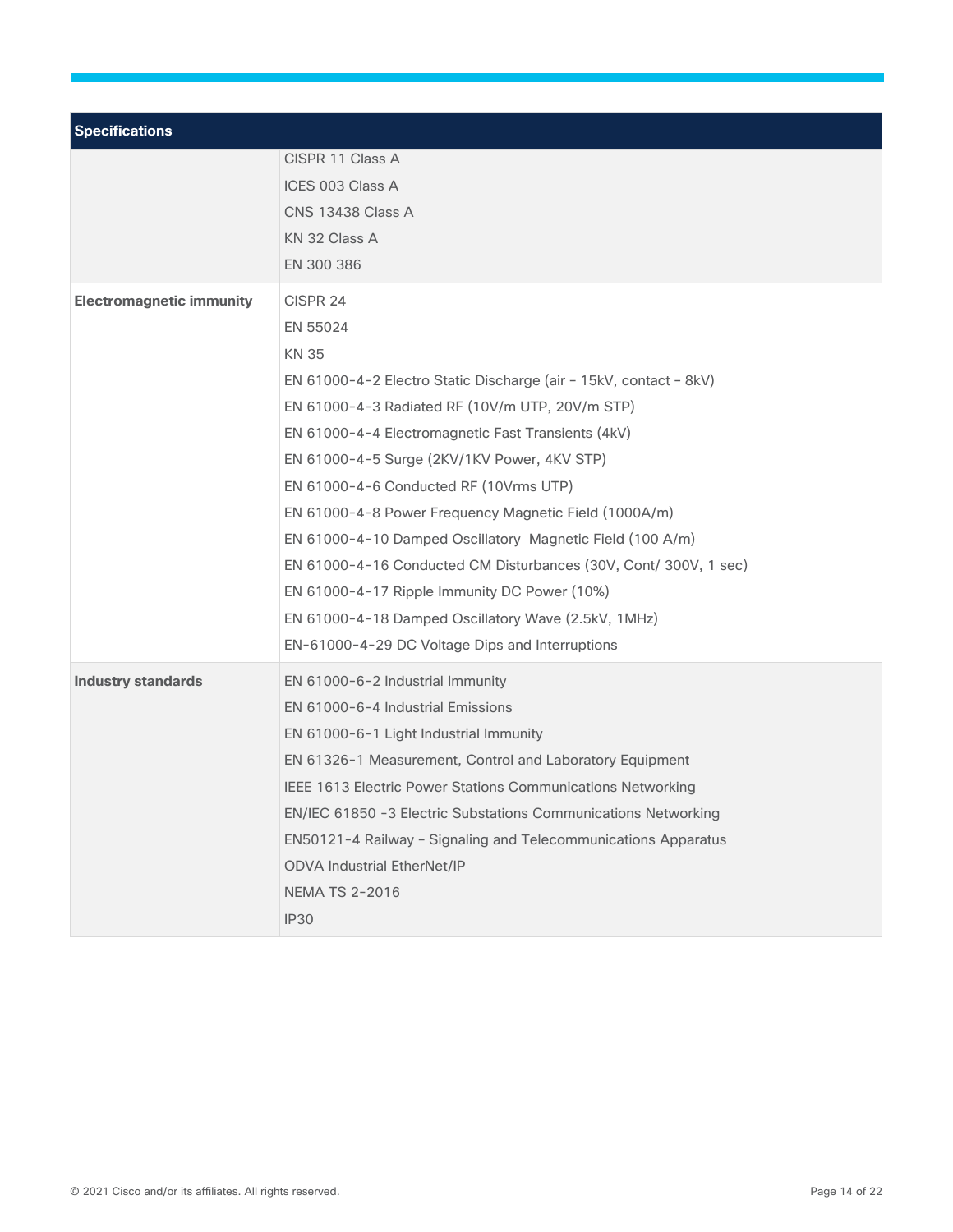| <b>Specifications</b>                         |                                                                                                                                                                                                                                                                                                                                                                                                                                                                                                                                                                                                                |
|-----------------------------------------------|----------------------------------------------------------------------------------------------------------------------------------------------------------------------------------------------------------------------------------------------------------------------------------------------------------------------------------------------------------------------------------------------------------------------------------------------------------------------------------------------------------------------------------------------------------------------------------------------------------------|
| <b>Safety standards and</b><br>certifications | Information Technology Equipment:<br>UL/CSA 60950-1, CB to IEC 60950-1 with all country deviations<br>UL/CSA 62368-1, CB to IEC 62368-1 with all country deviations<br>Industrial floor (control equipment):<br>UL/CSA 61010-2-201<br>CB report and certificate to IEC/EN 61010-2-201<br><b>Hazardous Locations:</b><br>UL121201(Class I, Div 2, groups A-D)<br>CSA 213 (Class I, Div 2, groups A-D)<br>UL/CSA 60079-0, -15 (Class I, Zone 2, Gc/IIC)<br>IEC 60079-0, -15 IECEx test report (Class I, Zone 2, Gc/IIC)<br>EN 60079-0, -15 ATEX certifícate (Class I, Zone 2, Gc/IIC) cabinet enclosure required |
| <b>Operating environment</b>                  | Operating temperature:<br>-40°C to +70°C (40 LFM vented enclosure)<br>-40°C to +60°C (sealed enclosure)<br>-34°C to +75°C (Min. 200 LFM fan or blower-equipped enclosure)<br>+85°C (type tested for 16 hours)<br>Altitude: up to 15,000 feet                                                                                                                                                                                                                                                                                                                                                                   |
| <b>Storage environment</b>                    | Temperature: -40°C to +85°C<br>Altitude: 15,000 feet<br>IEC 60068-2-14                                                                                                                                                                                                                                                                                                                                                                                                                                                                                                                                         |
| <b>Humidity</b>                               | Relative humidity of 5% to 95% non-condensing<br>IEC 60068-2-78<br>IEC 60068-2-30                                                                                                                                                                                                                                                                                                                                                                                                                                                                                                                              |
| <b>Shock and vibration</b>                    | IEC 60068-2-27 (operational shock, 50G, 3ms, half sine)<br>IEC 60068-2-27 (non-operational shock, 65-80G, 9ms, trapezoidal)<br>IEC 60068-2-6 (vibration-sinusiodal, 5Hz-150Hz)                                                                                                                                                                                                                                                                                                                                                                                                                                 |
| <b>Corrosion</b>                              | IEC 60068-2-52 (salt fog)<br>IEC 60068-2-60 (flowing mixed gas)                                                                                                                                                                                                                                                                                                                                                                                                                                                                                                                                                |
| <b>Warranty</b>                               | Five-year limited hardware warranty on all IE3400 product IDs and all Industrial Ethernet<br>(IE) power supplies. See more information under the Warranty section                                                                                                                                                                                                                                                                                                                                                                                                                                              |

<sup>1</sup> For more detailed information on safety approved power/thermal ratings refer the Hardware Installation Guide.

Table 15 highlights Mean-Time-Between-Failures (MTBF) for Cisco Catalyst IE3400 Rugged Series switches.

**Table 15.** MTBF information (Telcordia Issue 3)

| <b>Product ID</b>     | <b>Rated MTBF (hours)</b> |
|-----------------------|---------------------------|
| <b>IE-3400-8T2S-E</b> | 549,808                   |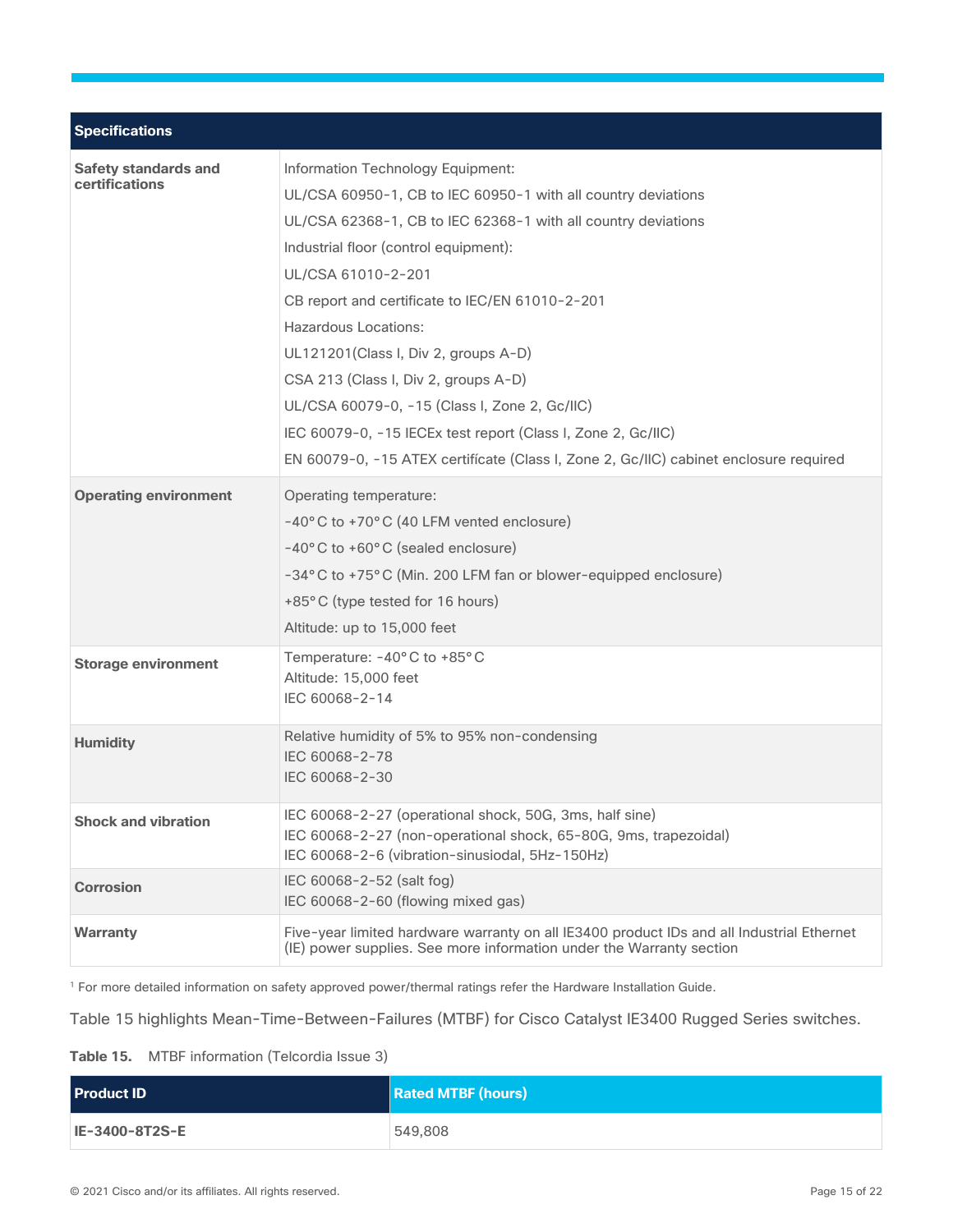| <b>Product ID</b>    | <b>Rated MTBF (hours)</b> |
|----------------------|---------------------------|
| IE-3400-8T2S-A       | 549,808                   |
| IE-3400-8P2S-E       | 401,313                   |
| IE-3400-8P2S-A       | 401,313                   |
| IEM-3300-8T=         | 3,041,040                 |
| IEM-3300-8S=         | 6,810,960                 |
| IEM-3300-16T=        | 1,594,210                 |
| IEM-3300-6T2S=       | 3,729,130                 |
| IEM-3300-14T2S=      | 1,865,300                 |
| IEM-3400-8T=         | 3,385,166                 |
| IEM-3300-8P=         | 2,931,233                 |
| IEM-3300-16P=        | 1,043,520                 |
| IEM-3400-8S=         | 5,572,640                 |
| IEM-3400-8P=         | 1,802,010                 |
| <b>IEM-3300-4MU=</b> | 1,272,430*                |

\* Figures are Predicted MTBF numbers, measured according to Telcordia Issue 4. The numbers may vary at availability.

Table 16 highlights information about management and standards for Cisco Catalyst IE3400 Rugged Series switches.

<span id="page-15-0"></span>

| Table 16. | Management and standards |  |  |
|-----------|--------------------------|--|--|
|-----------|--------------------------|--|--|

| <b>Description</b>    | <b>Specifications</b>                   |                                        |
|-----------------------|-----------------------------------------|----------------------------------------|
| <b>IEEE</b> standards | IEEE 802.1D MAC Bridges, STP            | IEEE 802.3ah 100BASE-X SMF/MMF only    |
|                       | IEEE 802.1p Layer2 COS prioritization   | IEEE 802.3x full duplex on 10BASE-T    |
|                       | IEEE 802.1g VLAN                        | IEEE 802.3 10BASE-T specification      |
|                       | IEEE 802.1s Multiple Spanning-Trees     | IEEE 802.3u 100BASE-TX specification   |
|                       | IEEE 802.1w Rapid Spanning-Tree         | IEEE 802.3ab 1000BASE-T specification  |
|                       | IEEE 802.1x Port Access Authentication  | IEEE 802.3z 1000BASE-X specification   |
|                       | IEEE 802.1AB LLDP                       | IEEE 802.3af Power over Ethernet       |
|                       | IEEE 802.3ad Link Aggregation (LACP)    | IEEE 802.3 at Power over Ethernet plus |
|                       | IEEE 1588y2 PTP Precision Time Protocol |                                        |
| <b>RFC</b>            | <b>RFC 768: UDP</b>                     | RFC 1492: TACACS+                      |
| compliance            | <b>RFC 783: TFTP</b>                    | RFC 1493: Bridge MIB Objects           |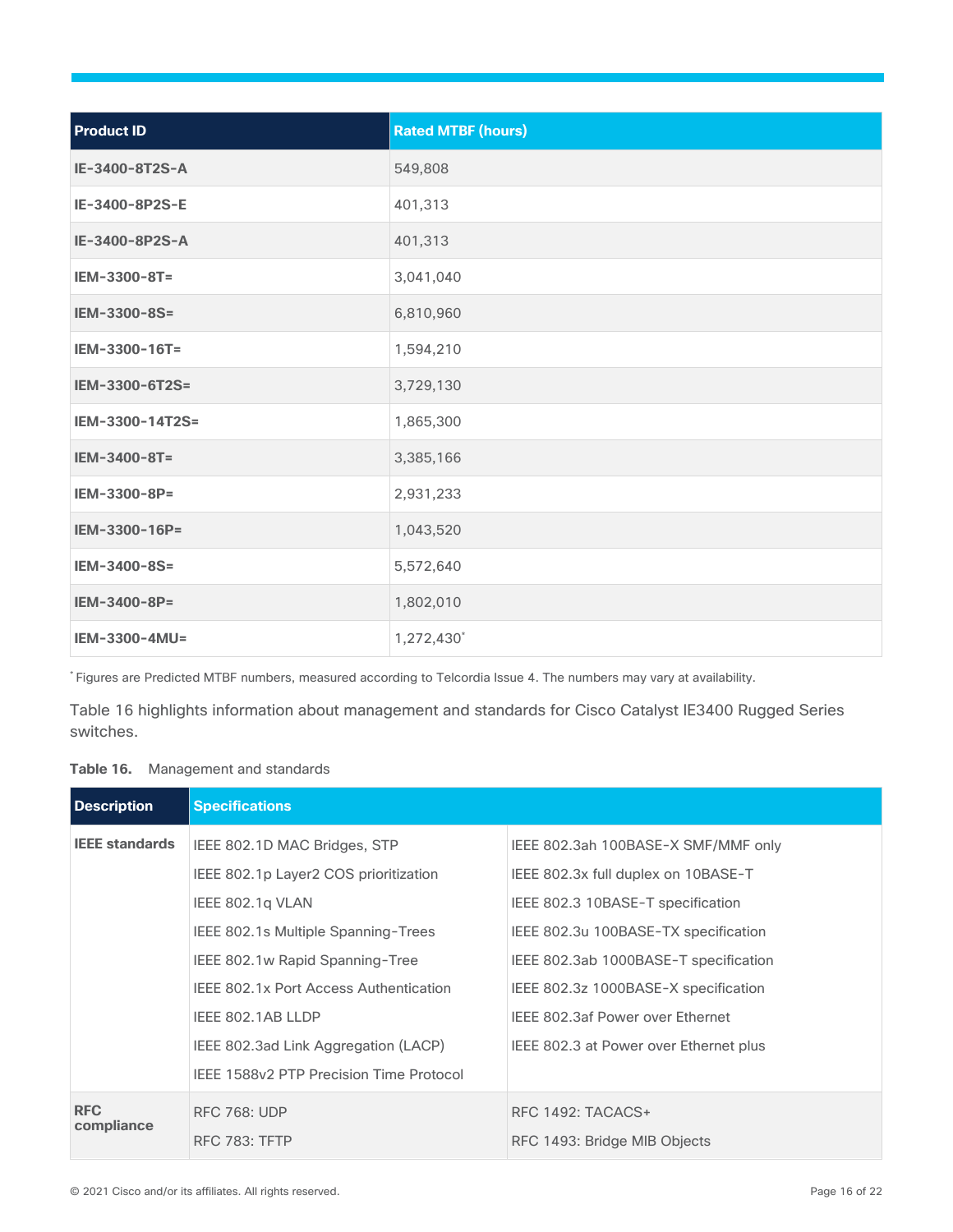| <b>Description</b> | <b>Specifications</b>               |                                               |
|--------------------|-------------------------------------|-----------------------------------------------|
|                    | RFC 791: IPv4 protocol              | RFC 1534: DHCP and BOOTP interoperation       |
|                    | <b>RFC 792: ICMP</b>                | RFC 1542: Bootstrap Protocol                  |
|                    | <b>RFC 793: TCP</b>                 | RFC 1643: Ethernet Interface MIB              |
|                    | <b>RFC 826: ARP</b>                 | <b>RFC 1757: RMON</b>                         |
|                    | RFC 854: Telnet                     | <b>RFC 2068: HTTP</b>                         |
|                    | <b>RFC 959: FTP</b>                 | RFC 2131, 2132: DHCP                          |
|                    | <b>RFC 1157: SNMPv1</b>             | RFC 2236: IGMP v2                             |
|                    | RFC 1901,1902-1907 SNMPv2           | RFC 3376: IGMP v3                             |
|                    | RFC 2273-2275: SNMPv3               | RFC 2474: DiffServ Precedence                 |
|                    | RFC 2571: SNMP Management           | RFC 3046: DHCP Relay Agent Information Option |
|                    | RFC 1166: IP Addresses              | RFC 3580: 802.1x RADIUS                       |
|                    | RFC 1256: ICMP Router Discovery     | RFC 4250-4252: SSH Protocol                   |
|                    | <b>RFC 1305: NTP</b>                | RFC 5460: DHCPv6 bulk lease query             |
|                    | RFC 951: BootP                      |                                               |
| <b>SNMP MIB</b>    | 802.1X MIB                          | CISCO-IF-EXTENSION-MIB                        |
| objects            | CISCO-DHCP-SNOOPING-MIB             | CISCO-IMAGE-MIB                               |
|                    | CISCO-UDLDP-MIB                     | CISCO-MEMORY-POOL-MIB                         |
|                    | CISCO-ENVMON-MIB                    | CISCO-PING-MIB                                |
|                    | CISCO-PRIVATE-VLAN-MIB              | SNMP-TARGET-EXT-MIB                           |
|                    | CISCO-PAE-MIB                       | IF_MIB                                        |
|                    | Cisco-Port-QoS-MIB                  | <b>ENTITY-MIB</b>                             |
|                    | CISCO-ERR-DISABLE-MIB               | LLDP-EXT-PNO-MIB                              |
|                    | CISCO- PROCESS-MIB                  | NOTIFICATION-LOG-MIB                          |
|                    | LLDP-MIB                            | OLD-CISCO-CPU-MIB                             |
|                    | CiscoMACNotification-MIB            | ETHERLIKE-MIB                                 |
|                    | CISCO-CONFIG-COPY-MIB               | OLD-CISCO-SYSTEM-MIB                          |
|                    | LLDP-MED-MIB                        | OLD-CISCO-MEMORY-MIB                          |
|                    | Bridge-MIB                          | RMON-MIB                                      |
|                    | CISCO-CAR-MIB                       | SNMP-COMMUNITY-MIB                            |
|                    | CISCO-LAG-MIB                       | SNMP-FRAMEWORK-MIB                            |
|                    | CISCO-SYSLOG-MIB                    | SNMP-PROXY-MIB                                |
|                    | CISCO-FTP-CLIENT-MIB                | SNMP-MPD-MIB                                  |
|                    | CISCO-VLAN-IFTABLE-RELATIONSHIP-MIB | SNMP-NOTIFICATION-MIB                         |
|                    | CISCO-VLAN-MEMBERSHIP-MIB           | SNMP-TARGET-MIB                               |
|                    | Cisco-REP-MIB                       | SNMP-USM-MIB                                  |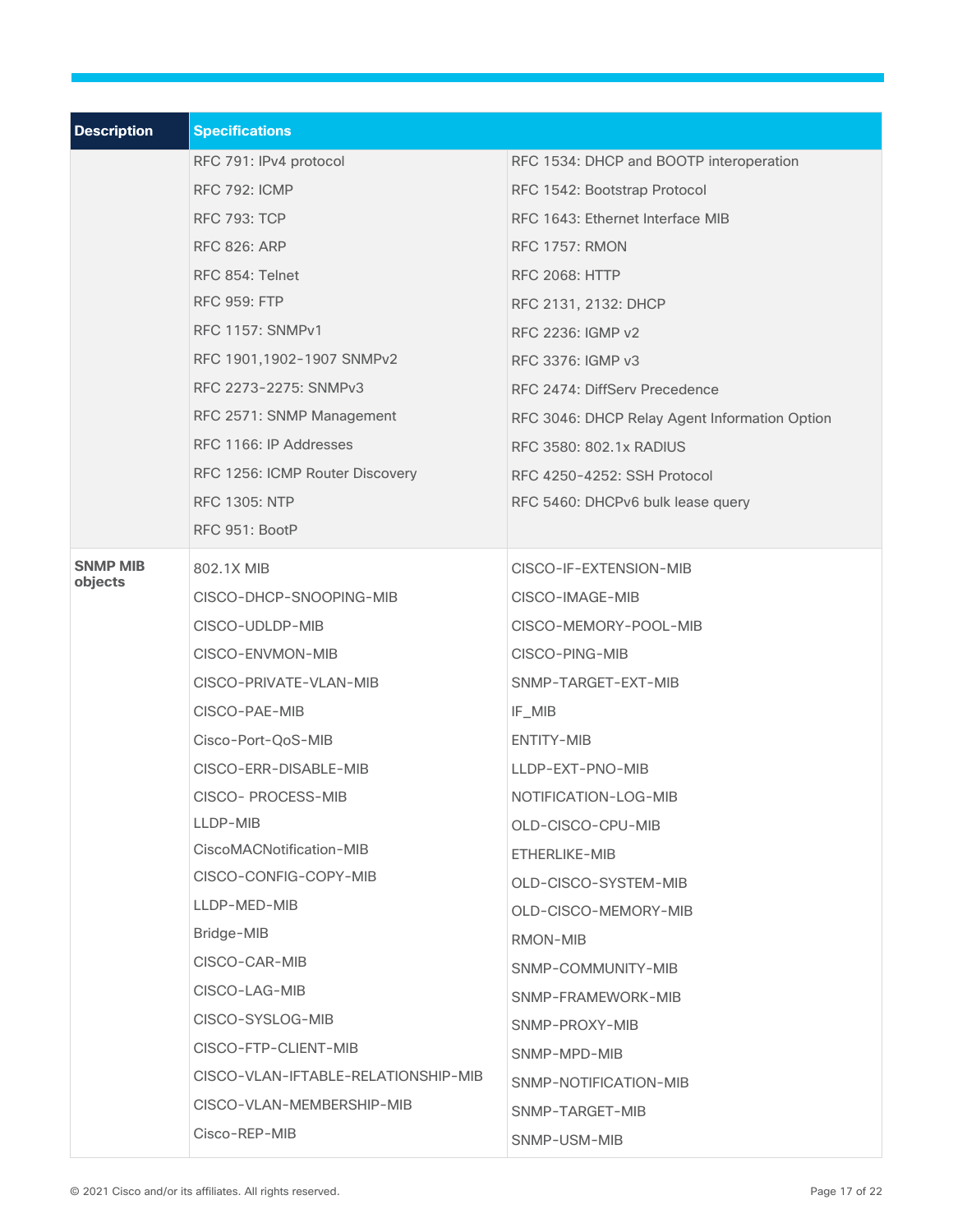| <b>Description</b> | <b>Specifications</b>        |                                 |
|--------------------|------------------------------|---------------------------------|
|                    | CISCO-PORT-STORM-CONTROL-MIB | CISCO-DATACOLLECTION-MIB        |
|                    | CISCO-CDP-MIB                | CISCO-CABLE-DIAG-MIB            |
|                    | CISCO-IP-STAT-MIB            | CISCO-PORT-SECURITY-MIB         |
|                    | CISCO-LICENSE-MGMT-MIB       | <b>BULK FILE MIB</b>            |
|                    | CISCO-STP-EXTN-MIB           | NAC-NAD-MIB                     |
|                    | CISCO-VTP-MIB                | CISCO-ENTITY-ALARAM-MIB         |
|                    | IFFF8023-LAG-MIB             | SNMP-VIEW-BASED-ACM-MIB         |
|                    | SMON-MIB                     | CISCO-MAC-AUTH-BYPASS-MIB       |
|                    | CISCO-ACCESS-ENVMON-MIB      | CISCO-AUTH-FRAMEWORK-MIB        |
|                    | CISCO-CALLHOME-MIB           | CISCO-BRIDGE-Ext-MIB            |
|                    | CISCO-CONFIG-MAN-MIB         | SNMP <sub>v2</sub> -MIB         |
|                    | CISCO-FLASH-MIB              | CISCO-ENTITY-VENDORTYPE-OID-MIB |
|                    | CISCO-ENTITY-SENSOR-MIB      | CISCO-PRODUCTS-MIB              |
|                    | IP-MIB                       | IP-FORWARD-MIB                  |
|                    | CISCO-PAGP-MIB               | BGP-CISCO-BGP-MIBv2             |

Table 17 highlights information about supported SFPs for Cisco Catalyst IE3400 Rugged Series switches.

<span id="page-17-0"></span>

| Table 17.<br>SFP support |  |  |  |  |  |
|--------------------------|--|--|--|--|--|
|--------------------------|--|--|--|--|--|

| <b>Product ID</b>     | <b>Specifications</b> | <b>SFP type</b> | <b>Temperature</b><br>range $1$ | <b>Maximum distance</b> | <b>Cable type</b>          | <b>Dom</b><br>support |
|-----------------------|-----------------------|-----------------|---------------------------------|-------------------------|----------------------------|-----------------------|
| GLC-FE-100FX-RGD      | 100BASE-FX            | FF.             | <b>IND</b>                      | 2 km                    | Multimode<br>fiber (MMF)   | <b>No</b>             |
| GLC-FE-100LX-RGD      | 100BASE-LX10          | FF.             | <b>IND</b>                      | 10 km                   | Single-Mode<br>Fiber (SMF) | <b>No</b>             |
| GLC-FE-100FX          | 100BASE-FX            | <b>FE</b>       | COM                             | 2 km                    | <b>MMF</b>                 | <b>No</b>             |
| GLC-FE-100LX          | 100BASE-LX10          | FE.             | COM                             | 10 km                   | <b>SMF</b>                 | <b>No</b>             |
| GLC-FE-100EX          | 100BASE-EX            | <b>FE</b>       | COM                             | 40 km                   | <b>SMF</b>                 | <b>No</b>             |
| <b>GLC-FE-100ZX</b>   | 100BASE-ZX            | FE.             | <b>COM</b>                      | 80 km                   | <b>SMF</b>                 | <b>No</b>             |
| <b>GLC-FE-100BX-U</b> | 100BASE-BX10          | <b>FE</b>       | COM                             | 10 km                   | <b>SMF</b>                 | <b>No</b>             |
| <b>GLC-FE-100BX-D</b> | 100BASE-BX10          | FE.             | <b>COM</b>                      | 10 km                   | <b>SMF</b>                 | <b>No</b>             |
| GLC-SX-MM-RGD         | 1000BASE-SX           | <b>GE</b>       | <b>IND</b>                      | 220-550 m               | <b>MMF</b>                 | Yes                   |
| <b>GLC-LX-SM-RGD</b>  | 1000BASE-LX/LH        | <b>GE</b>       | <b>IND</b>                      | 550 m/10 km             | <b>MMF/SMF</b>             | Yes                   |
| GLC-ZX-SM-RGD         | 1000BASF-7X           | GE              | <b>IND</b>                      | 70 km                   | <b>SMF</b>                 | Yes                   |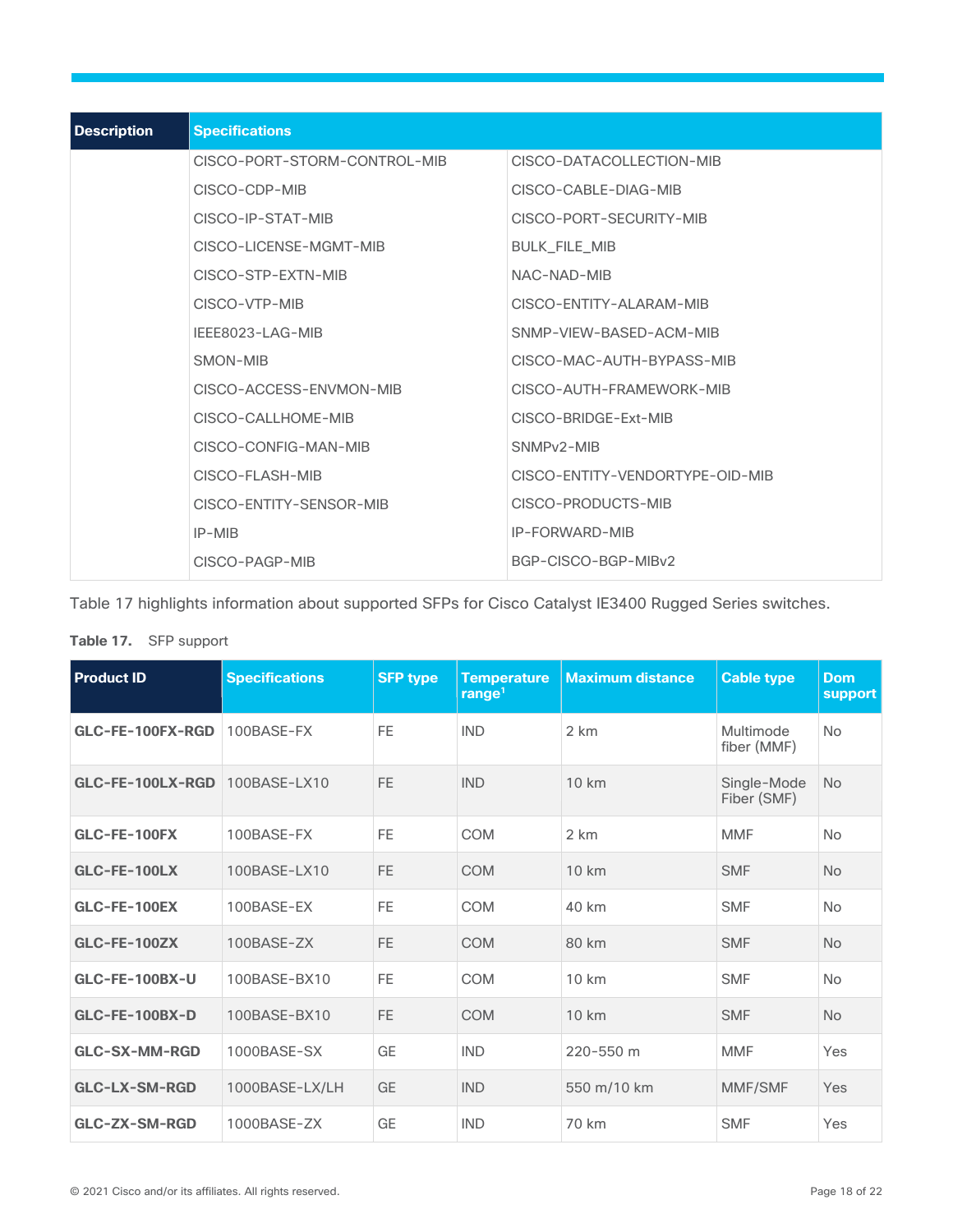| <b>Product ID</b>    | <b>Specifications</b> | <b>SFP type</b> | <b>Temperature</b><br>range <sup>1</sup> | <b>Maximum distance</b> | <b>Cable type</b> | <b>Dom</b><br>support |
|----------------------|-----------------------|-----------------|------------------------------------------|-------------------------|-------------------|-----------------------|
| <b>SFP-GE-S</b>      | 1000BASE-SX           | GE              | <b>EXT</b>                               | 220-550 m               | <b>MMF</b>        | Yes                   |
| <b>SFP-GE-L</b>      | 1000BASE-LX/LH        | GE              | <b>EXT</b>                               | 550 m/10 km             | MMF/SMF           | Yes                   |
| SFP-GE-Z             | 1000BASE-ZX           | GE              | <b>EXT</b>                               | 70 km                   | <b>SMF</b>        | Yes                   |
| GLC-BX-U             | 1000BASE-BX10         | <b>GE</b>       | <b>COM</b>                               | 10 km                   | <b>SMF</b>        | <b>Yes</b>            |
| GLC-BX-D             | 1000BASE-BX10         | GE              | <b>COM</b>                               | <b>10 km</b>            | <b>SMF</b>        | Yes                   |
| <b>GLC-SX-MM</b>     | 1000BASE-SX           | <b>GE</b>       | <b>COM</b>                               | 220-550 m               | <b>MMF</b>        | <b>Yes</b>            |
| <b>GLC-LH-SM</b>     | 1000BASE-LX/LH        | GE              | <b>COM</b>                               | 550 m/10 km             | MMF/SMF           | Yes                   |
| GLC-ZX-SM            | 1000BASE-ZX           | <b>GE</b>       | <b>COM</b>                               | 70 km                   | <b>SMF</b>        | <b>Yes</b>            |
| <b>GLC-EX-SMD</b>    | 1000BASE-EX           | <b>GE</b>       | <b>COM</b>                               | 40 km                   | <b>SMF</b>        | Yes                   |
| <b>GLC-TE</b>        | 1000BASE-T            | <b>GE</b>       | <b>EXT</b>                               | 100 m                   | Cat <sub>5e</sub> | <b>No</b>             |
| <b>GLC-BX40-U-I=</b> | 1000BASE-BX40         | <b>GE</b>       | <b>IND</b>                               | 40 km                   | <b>SMF</b>        | Yes                   |
| $GLC-BX40-D-I=$      | 1000BASE-BX40         | <b>GE</b>       | <b>IND</b>                               | 40 km                   | <b>SMF</b>        | Yes                   |
| $GLC-BX40-DA-I=$     | 1000BASE-BX40         | <b>GE</b>       | <b>IND</b>                               | 40 km                   | <b>SMF</b>        | Yes                   |
| $GLC-BX80-U-I=$      | 1000BASE-BX80         | <b>GE</b>       | <b>IND</b>                               | 80 km                   | <b>SMF</b>        | Yes                   |
| $GLC-BX80-D-I=$      | 1000BASE-BX80         | GE              | <b>IND</b>                               | 80 km                   | <b>SMF</b>        | Yes                   |
| GLC-SX-MMD=          | 1000BASE-SX           | GE              | <b>EXT</b>                               | 550 m                   | <b>MMF</b>        | Yes                   |
| <b>GLC-LH-SMD=</b>   | 1000BASE-LX/LH        | <b>GE</b>       | <b>EXT</b>                               | 550m/10km               | MMF/SMF           | Yes                   |
| GLC-ZX-SMD=          | 1000BASE-ZX           | GE              | <b>EXT</b>                               | 70 km                   | <b>SMF</b>        | Yes                   |
| GLC-T-RGD=           | 1000BASE-T            | GE              | <b>IND</b>                               | 100 m                   | Copper            | <b>NA</b>             |

<sup>1</sup> If non-industrial SFPs (EXT, COM) are used, the switch operating temperature must be derated.

## <span id="page-18-0"></span>Ordering information

Table 18 lists the ordering information for fixed system, expansion modules and memory that are commonly used with the Cisco Catalyst IE3400 switches.

<span id="page-18-1"></span>

| Table 18. | Ordering information |
|-----------|----------------------|

| Product ID            | <b>Description</b>                                                              |
|-----------------------|---------------------------------------------------------------------------------|
| <b>IE-3400-8T2S-E</b> | Catalyst IE3400 with 8 GE Copper and 2 GE SFP, Adv. Modular, Network Essentials |
| IE-3400-8T2S-A        | Catalyst IE3400 with 8 GE Copper and 2 GE SFP, Adv. Modular, Network Advantage  |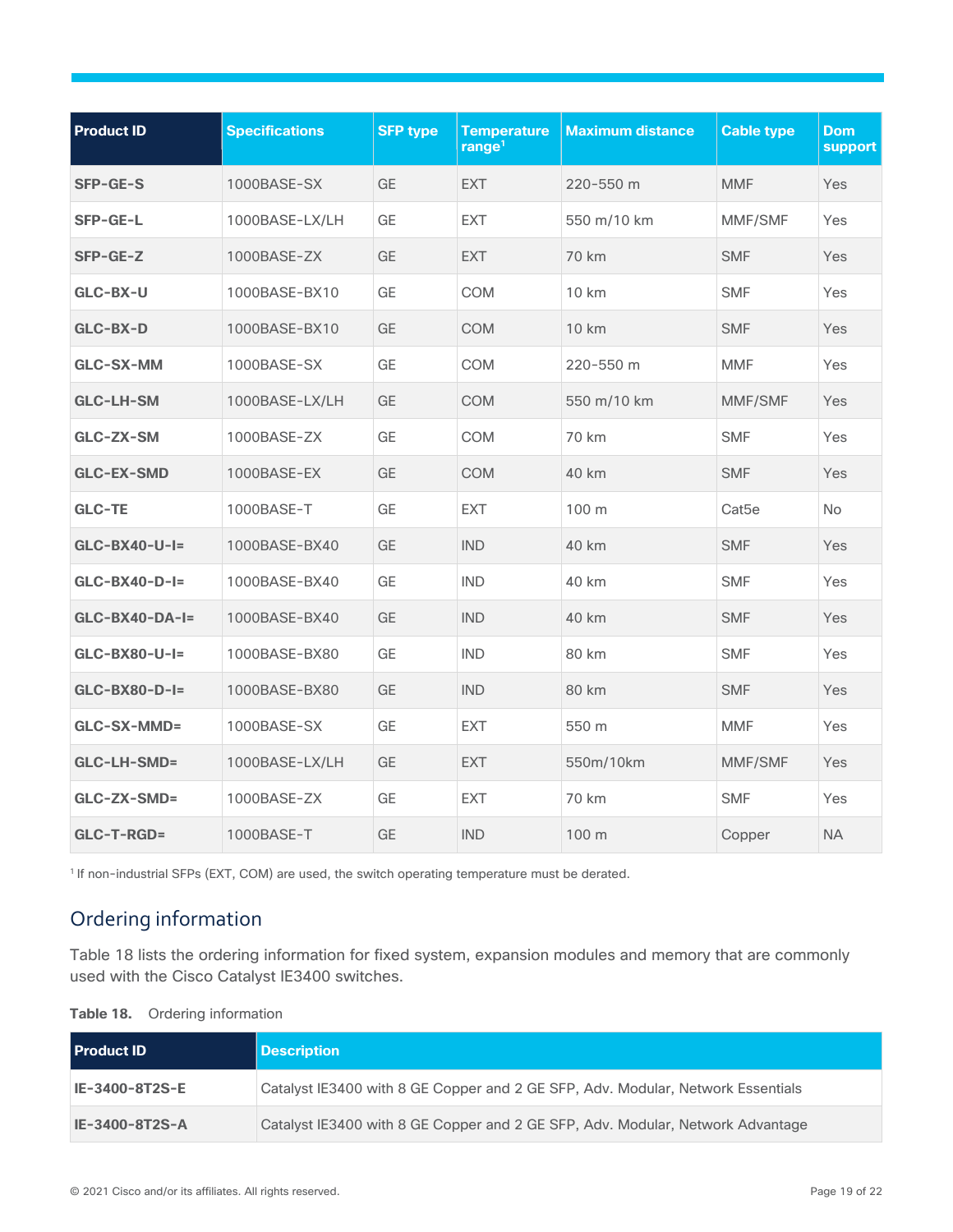| <b>Product ID</b>        | <b>Description</b>                                                             |
|--------------------------|--------------------------------------------------------------------------------|
| IE-3400-8P2S-E           | Catalyst IE3400 with 8 GE PoE/PoE+, 2 GE SFP, Adv. Modular, Network Essentials |
| IE-3400-8P2S-A           | Catalyst IE3400 with 8 GE PoE/PoE+, 2 GE SFP, Adv. Modular, Network Advantage  |
| IEM-3300-8T=             | Catalyst IE3300 with 8 GE Copper ports, Expansion Module                       |
| IEM-3300-8S=             | Catalyst IE3300 with 8 GE SFP Fiber ports, Expansion Module                    |
| IEM-3300-16T=            | Catalyst IE3300 with 16 GE Copper ports, Expansion Module                      |
| IEM-3300-6T2S=           | Catalyst IE3300 with 6 GE Copper + 2 GE SFP, Expansion Module                  |
| IEM-3300-14T2S=          | Catalyst IE3300 with 14 GE Copper + 2 GE SFP, Expansion Module                 |
| IEM-3300-8P=             | Catalyst IE3300 with 8 GE PoE/PoE+ Copper ports, Expansion Module              |
| IEM-3300-16P=            | Catalyst IE3300 with 16 GE PoE/PoE+ Copper, Expansion Module                   |
| IEM-3400-8T=             | Catalyst IE3400 with 8 GE Copper ports, Expansion Module                       |
| IEM-3400-8S=             | Catalyst IE3400 with 8 GE SFP ports, Expansion Module                          |
| IEM-3400-8P=             | Catalyst IE3400 with 8 GE Copper PoE/PoE+, Expansion Module                    |
| <b>IEM-3300-4MU=</b>     | Catalyst IE3300 with 4 2.5G Copper (4PPoE), Expansion Module                   |
| $SD$ -IE-4GB=            | IE 4GB SD memory card for IE                                                   |
| <b>STK-RACK-DINRAIL=</b> | 19" DIN Rail mount kit                                                         |
| $IE3400-NW-A=$           | Network Advantage License for IE3400, Perpetual                                |
| <b>IE3400-DNA-E</b>      | Cisco DNA Essentials license for IE3400 Series                                 |
| IE3400-DNA-E-3Y          | IE 3400 Cisco DNA Essentials, 3 Year Term license                              |
| IE3400-DNA-E-5Y          | IE 3400 Cisco DNA Essentials, 5 Year Term license                              |
| IE3400-DNA-A             | Cisco DNA Advantage license for IE3400 Series                                  |
| <b>IE3400-DNA-A-3Y</b>   | IE 3400 Cisco DNA Advantage, 3 Year Term license                               |
| <b>IE3400-DNA-A-5Y</b>   | IE 3400 Cisco DNA Advantage, 5 Year Term license                               |
| LIC-MRP-MGR-XE=          | <b>MRP Ring Manager License</b>                                                |
| LIC-MRP-CLIENT-XE=       | <b>MRP Ring Client License</b>                                                 |

## <span id="page-19-0"></span>**Warranty**

Five-year limited HW warranty on all IE3400 PIDs and all IE Power Supplies [\(see table 9 above\)](#page-10-0). See link below for more details on warranty [https://www.cisco.com/c/en/us/products/warranties/warranty-doc-c99-](https://www.cisco.com/c/en/us/products/warranties/warranty-doc-c99-740591.html) [740591.html.](https://www.cisco.com/c/en/us/products/warranties/warranty-doc-c99-740591.html)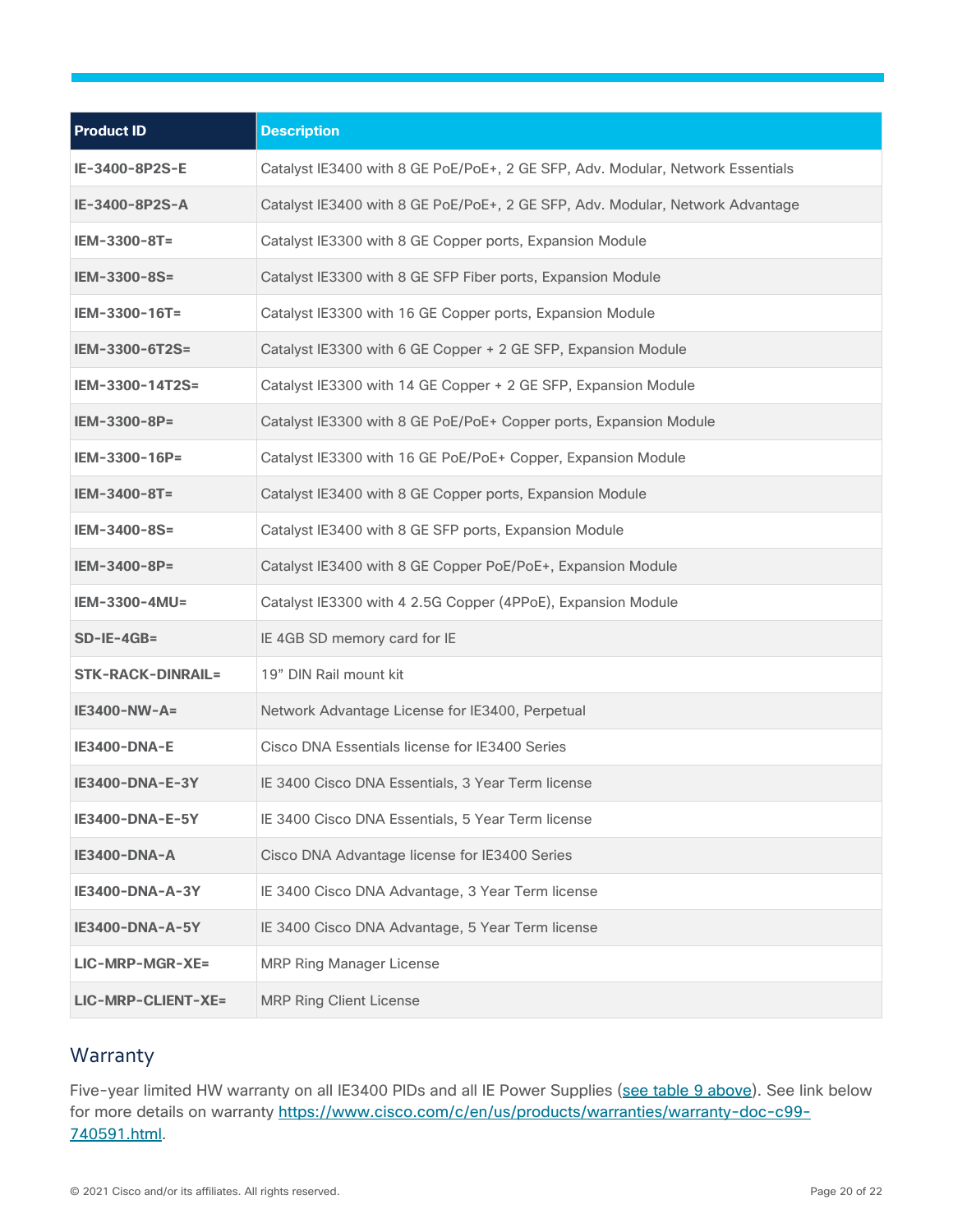## <span id="page-20-0"></span>Cisco environmental sustainability

Information about Cisco's environmental sustainability policies and initiatives for our products, solutions, operations, and extended operations or supply chain is provided in the "Environment Sustainability" section of Cisco's [Corporate Social Responsibility](https://www-1.compliance2product.com/c2p/getAttachment.do?code=YM6Y0yThdO6Wj1FxxYPYfUG2dtFkTeFWGpzLRO8tcURFEifUCRV403Tq2ZMWP6Ai) (CSR) Report.

Reference links to information about key environmental sustainability topics (mentioned in the "Environment Sustainability" section of the CSR Report) are provided in the following table:

| Sustainability topic                                                                                               | <b>Reference</b> |
|--------------------------------------------------------------------------------------------------------------------|------------------|
| Information on product material content laws and regulations                                                       | <b>Materials</b> |
| Information on electronic waste laws and regulations, including products, batteries, and packaging WEEE compliance |                  |

Cisco makes the packaging data available for informational purposes only. It may not reflect the most current legal developments, and Cisco does not represent, warrant, or guarantee that it is complete, accurate, or up to date. This information is subject to change without notice.

## <span id="page-20-1"></span>Cisco Services

[https://www.cisco.com/web/services/.](https://www.cisco.com/web/services/)

## <span id="page-20-2"></span>Cisco Capital

#### **Flexible payment solutions to help you achieve your objectives**

Cisco Capital makes it easier to get the right technology to achieve your objectives, enable business transformation and help you stay competitive. We can help you reduce the total cost of ownership, conserve capital, and accelerate growth. In more than 100 countries, our flexible payment solutions can help you acquire hardware, software, services and complementary third-party equipment in easy, predictable payments. [Learn more.](https://www.cisco.com/go/financing)